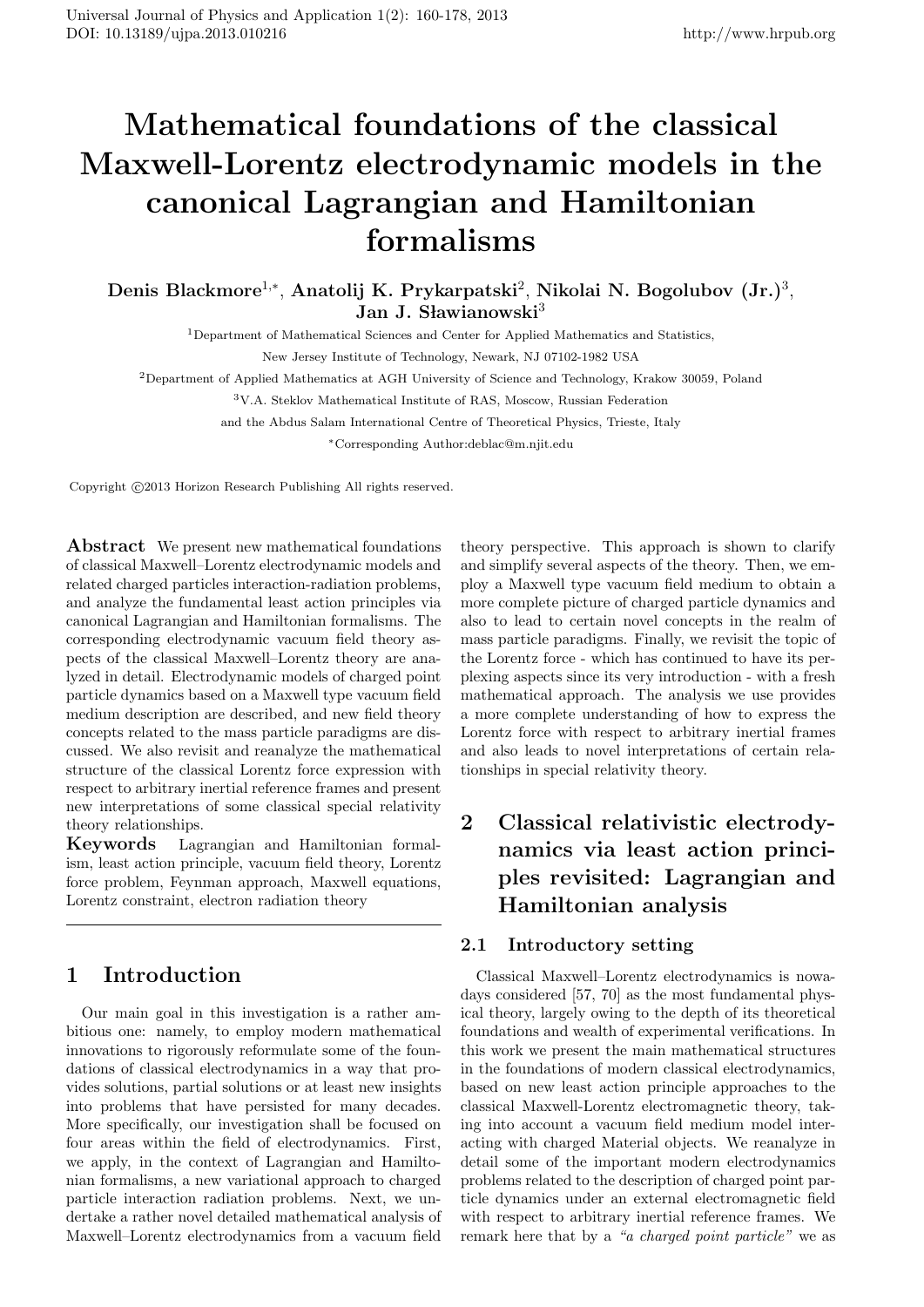usual understand an elementary material charged particle whose internal spatial structure is assumed to be unimportant and is not taken into account, if the contrary is not specified.

The important physical principles, characterizing the related electrodynamic vacuum field structures, are from the mathematical point of view based on the least action principle, which we discuss subject to different charged point particle dynamics. In particular, the main classical special relativity relationships, characterizing charged point particle dynamics, we obtain by means of the least action principle within the original Feynman approach to the Maxwell electromagnetic equations and the Lorentz type force derivation. Moreover, for each least action principle constructed, we describe the corresponding Hamiltonian pictures and present the related energy conservation laws. Making use of the modified least action approach, a classical hadronic string model is analyzed in detail.

As the classical Lorentz force expression with respect to an arbitrary inertial reference frame is related to many theoretical and experimental controversies, such as the relativistic potential energy impact on the charged point particle mass, the Aharonov-Bohm effect [2] and the Abraham–Lorentz–Dirac radiation force [26, 51] expression, the analysis of its structure subject to the assumed vacuum field medium structure is a very interesting and important problem, which has been discussed by many physicists including E. Fermi, G. Schott, R. Feynman, F. Dyson [32, 33, 36, 37, 44, 85] and many others. To describe the essence of the electrodynamic problems related to the description of a charged point particle dynamics under external electromagnetic field, let us begin by analyzing the classical Lorentz force expression

$$
dp/dt = F_{\xi} := \xi E + \xi u \times B,\tag{1}
$$

where  $\xi \in \mathbb{R}$  is a particle electric charge,  $u \in T(\mathbb{R}^3)$  is its velocity [1, 13] vector, expressed here in the light speed *c* units,

$$
E := -\partial A/\partial t - \nabla \varphi \tag{2}
$$

is the corresponding external electric field and

$$
B := \nabla \times A \tag{3}
$$

is the corresponding external magnetic field, acting on the charged particle, expressed in terms of suitable vector  $A: M^4 \to \mathbb{E}^3$  and scalar  $\varphi: M^4 \to \mathbb{R}$  potentials. Here " $∇$ " is the standard gradient operator with respect to the spatial variable  $r \in \mathbb{E}^3$ , " $\times$ " is the usual vector product in three-dimensional Euclidean vector space  $\mathbb{E}^{3} := (\mathbb{R}^{3}, \langle \cdot, \cdot \rangle)$ , which is naturally endowed with the classical scalar product  $\langle \cdot, \cdot \rangle$ . These potentials are defined on the Minkowski space  $M^4 \simeq \mathbb{R} \times \mathbb{E}^3$ , which models a chosen laboratory reference frame *K.* Now, it is a well-known fact [37, 57, 70, 93] that the force expression (1) does not take into account the dual influence of the charged particle on the electromagnetic field and should be considered valid only if the particle charge  $\xi \to 0$ . This also means that expression (1) cannot be used for studying the interaction between two different moving charged point particles, as was pedagogically demonstrated in classical manuals [37, 57].

Other questionable inferences, which strongly motivated the analysis here, are related both to an alternative interpretation of the well-known *Lorenz condition*, imposed on the four-vector of electromagnetic potentials  $(\varphi, A): M^4 \to M^4$  and the classical Lagrangian formulation [57] of charged particle dynamics under an external electromagnetic field. The Lagrangian approach is strongly dependent on an important Einsteinian notion of the proper (rest) reference frame  $\mathcal{K}_{\tau}$  and the related least action principle. Therefore, before explaining it in more detail, we first analyze the classical Maxwell electromagnetic theory from a strictly dynamical point of view.

Let us also consider with respect to a laboratory reference frame  $K$  the *Lorenz (gauge) condition* [62]

$$
\partial \varphi / \partial t + \langle \nabla, A \rangle = 0,\tag{4}
$$

*a priori* assuming the Lorentz invariant wave scalar field equation

$$
\partial^2 \varphi / \partial t^2 - \nabla^2 \varphi = \rho \tag{5}
$$

and the charge continuity equation

$$
\frac{\partial \rho}{\partial t} + \langle \nabla, J \rangle = 0,\tag{6}
$$

where  $\rho: M^4 \to \mathbb{R}$  and  $J: M^4 \to \mathbb{E}^3$  are, respectively, the charge and current densities of the ambient matter. Then one can derive [15, 77] the Lorentz invariant wave equation

$$
\partial^2 A / \partial t^2 - \nabla^2 A = J \tag{7}
$$

and the classical electromagnetic Maxwell field equations [51, 57, 37, 70, 93]

$$
\nabla \times E + \partial B / \partial t = 0, \quad \langle \nabla, E \rangle = \rho, \quad (8)
$$
  

$$
\nabla \times B - \partial E / \partial t = J, \quad \langle \nabla, B \rangle = 0,
$$

hold for all  $(t, r) \in M^4$  with respect to the chosen laboratory reference frame *K.*

Notice here that, inversely, Maxwell's equations (8) do not directly reduce, via definitions (2) and (3), to the wave field equations (5) and (7) without the Lorenz condition (4). This fact is very important and suggests that when it comes to a choice of governing equations, it may be reasonable to replace Maxwell's equations (8) with the Lorenz condition (4) and the charge continuity equation (6). To make the equivalence statement, claimed above, more transparent we formulate it as the following proposition.

**Proposition 2.1.** *The Lorentz invariant wave equation (5) together with the Lorenz condition (4) for the observable potentials*  $(\varphi, A) : M^4 \to T^*(M^4)$  *and the charge continuity relationship (6) are completely equivalent to the Maxwell field equations (8).*

*Proof.* Substituting (4), into (5), one easily obtains

$$
\partial^2 \varphi / \partial t^2 = - \langle \nabla, \partial A / \partial t \rangle = \langle \nabla, \nabla \varphi \rangle + \rho, \quad (9)
$$

which implies the gradient expression

$$
\langle \nabla, -\partial A/\partial t - \nabla \varphi \rangle = \rho. \tag{10}
$$

Taking into account the electric field definition (2), expression (10) reduces to

$$
\langle \nabla, E \rangle = \rho,\tag{11}
$$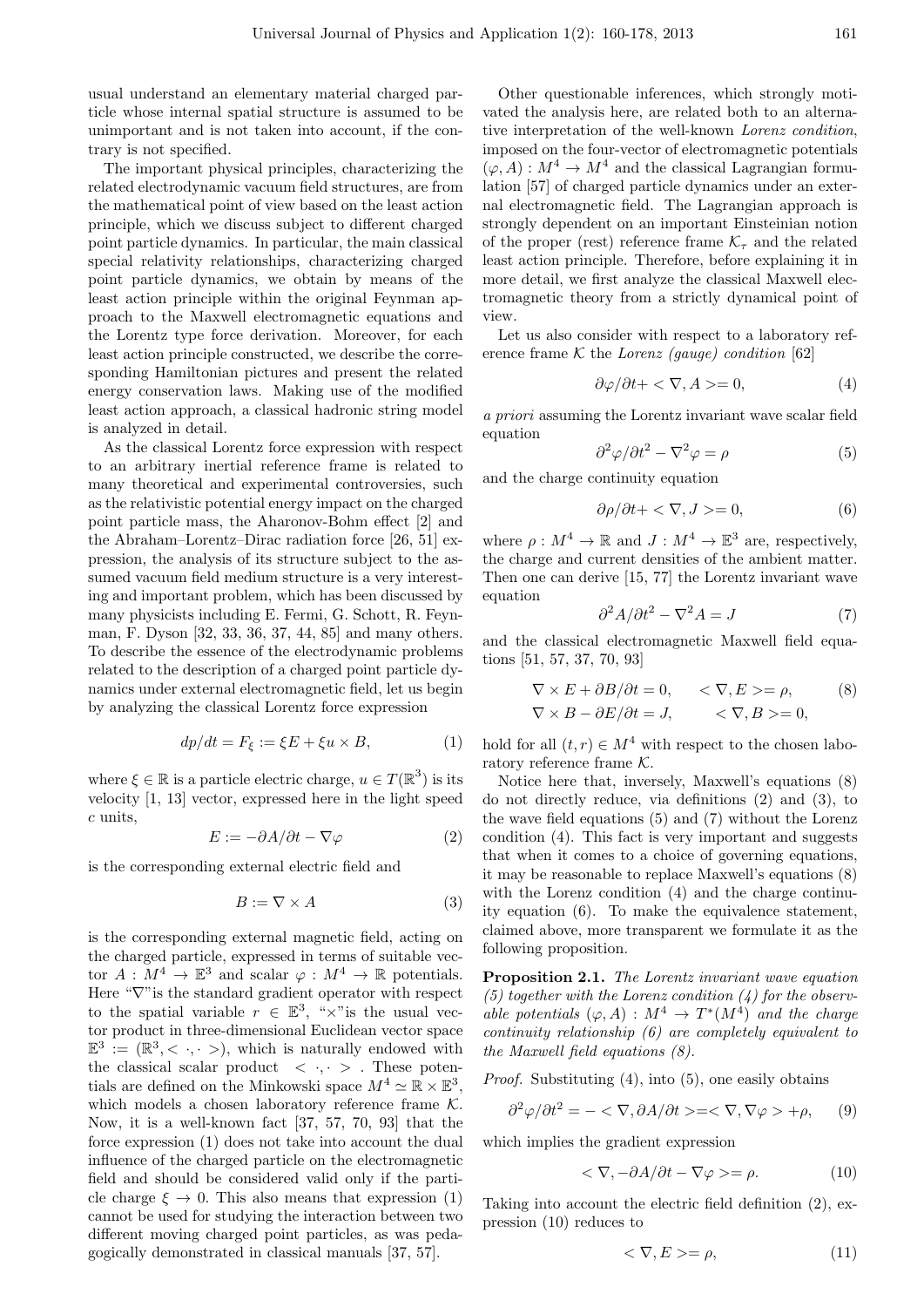which is the second of the first pair of Maxwell's equations (8). Now upon applying *∇×* to definition (2), we find, owing to definition (3), that

$$
\nabla \times E + \partial B / \partial t = 0,\tag{12}
$$

which is the first pair of the Maxwell equations (8). Differentiating with respect to the temporal variable  $t \in \mathbb{R}$ the equation (5) and taking into account the charge continuity equation (6), one finds that

$$
\langle \nabla, \partial^2 A / \partial t^2 - \nabla^2 A - J \rangle = 0. \tag{13}
$$

The latter is equivalent to the wave equation (7) if one observes that the vector potential  $A: M^4 \to \mathbb{E}^3$  is defined by means of the Lorenz condition (4) up to a vector function  $\nabla \times S : M^4 \to \mathbb{E}^3$ . Now applying operation  $\nabla \times$ to the definition  $(3)$ , owing to the wave equation  $(7)$  one obtains

$$
\nabla \times B = \nabla \times (\nabla \times A) = \nabla \times \nabla, A > -\nabla^2 A =
$$
  
= -\n
$$
-\nabla(\partial \varphi/\partial t) - \partial^2 A/\partial t^2 + (\partial^2 A/\partial t^2 - \nabla^2 A)
$$
  
= 
$$
\frac{\partial}{\partial t}(-\nabla \varphi - \partial A/\partial t) + J = \partial E/\partial t + J, (14)
$$

which leads directly to

$$
\nabla \times B = \partial E / \partial t + J,
$$

which is the first of the second pair of the Maxwell equations (8). The final "*no magnetic charge*"equation

$$
\langle \nabla, B \rangle = \langle \nabla, \nabla \times A \rangle = 0,
$$

in (8) follows directly from the elementary identity *< ∇, ∇× >*= 0*,* thereby completing the proof.  $\Box$ 

This proposition allows us to consider the potential functions  $(\varphi, A) : M^4 \to T^*(M^4)$  as fundamental ingredients of the ambient *vacuum field medium*, by means of which we can try to describe the related physical behavior of charged point particles imbedded in space-time *M*<sup>4</sup> *.* The following observation provides strong support for this approach:

**Observation.** *The Lorenz condition (4) actually means that the scalar potential field*  $\varphi : M^4 \to \mathbb{R}$  *continuity relationship, whose origin lies in some new field conservation law, characterizes the deep intrinsic structure of the vacuum field medium.*

To make this observation more transparent and precise, let us recall the definition [37, 57, 70, 93] of the electric current  $J: M^4 \to \mathbb{E}^3$  in the dynamical form

$$
J := \rho u,\tag{15}
$$

where the vector  $u \in T(\mathbb{R}^3)$  is the corresponding charge velocity. Thus, the following continuity relationship

$$
\partial \rho / \partial t + \langle \nabla, \rho u \rangle = 0 \tag{16}
$$

holds, which can easily be rewritten [63] as the integral conservation law

$$
\frac{d}{dt} \int_{\Omega_t} \rho d^3 r = 0 \tag{17}
$$

for the charge inside any bounded domain  $\Omega_t \subset \mathbb{E}^3$ , moving in the space-time *M*<sup>4</sup> with respect to the natural evolution equation

$$
dr/dt := u.\t\t(18)
$$

Following the above reasoning, we are led to the following result.

**Proposition 2.2.** *The Lorenz condition (4) is equivalent to the integral conservation law*

$$
\frac{d}{dt} \int_{\Omega_t} \varphi d^3 r = 0,\tag{19}
$$

*where*  $\Omega_t \subset \mathbb{E}^3$  *is any bounded domain, moving with respect to the evolution equation*

$$
dr/dt := v,\t\t(20)
$$

*which represents the velocity vector of local potential field changes propagating in the Minkowski space-time M*<sup>4</sup> *.*

*Proof.* Consider first the corresponding solutions to potential field equations (5), taking into account condition (15). Owing to the results from [37, 57], one finds that

$$
A = \varphi v,\tag{21}
$$

which gives rise to the following form of the Lorenz condition (4):

$$
\frac{\partial \varphi}{\partial t} + \langle \nabla, \varphi v \rangle = 0. \tag{22}
$$

This obviously can be rewritten [63] as the integral conservation law (19), so the proof is complete.  $\Box$ 

The above proposition suggests a physically motivated interpretation of electrodynamic phenomena in terms of what should naturally be called *the vacuum potential field medium*, which determines the observable interactions among charged point particles.

*Remark.* It is important to remark here that in the devised vacuum field theory approach the wellknown [51, 57] gauge invariance of the potential functions  $(\varphi, A) : M^4 \to T^*(M^4)$  breaks down owing to the strongly fixed analytical form of the induced vector potential  $A = \varphi v \in \mathbb{E}^3$ , attributed to the vacuum field medium, and  $A = \varphi u \in \mathbb{E}^3$ , attributed to the electromagnetic field generated by a moving point charged particle. The latter is in complete agreement both with the Lienard–Wiechert potentials structure and with wellknown experimental evidence [2, 10, 39, 96] from superconductivity theory.

In the work we are using the term "vacuum field medium"instead of the classical term "ether"as the latter possesses many different contexts. For instance, A. Einstein wrote [34] that "...according to the general theory of relativity space is endowed with physical quantities; in this sense, therefore, there exists an ether. According to the general theory of relativity space without ether is unthinkable..."Simultaneously, H.A. Lorentz in [61] wrote, that "Indeed, one of the most important of our fundamental assumptions must be that the ether not only occupies all space between molecules, atoms or electrons, but that it pervades all these particles. We shall add the hypothesis that, though the particles may move,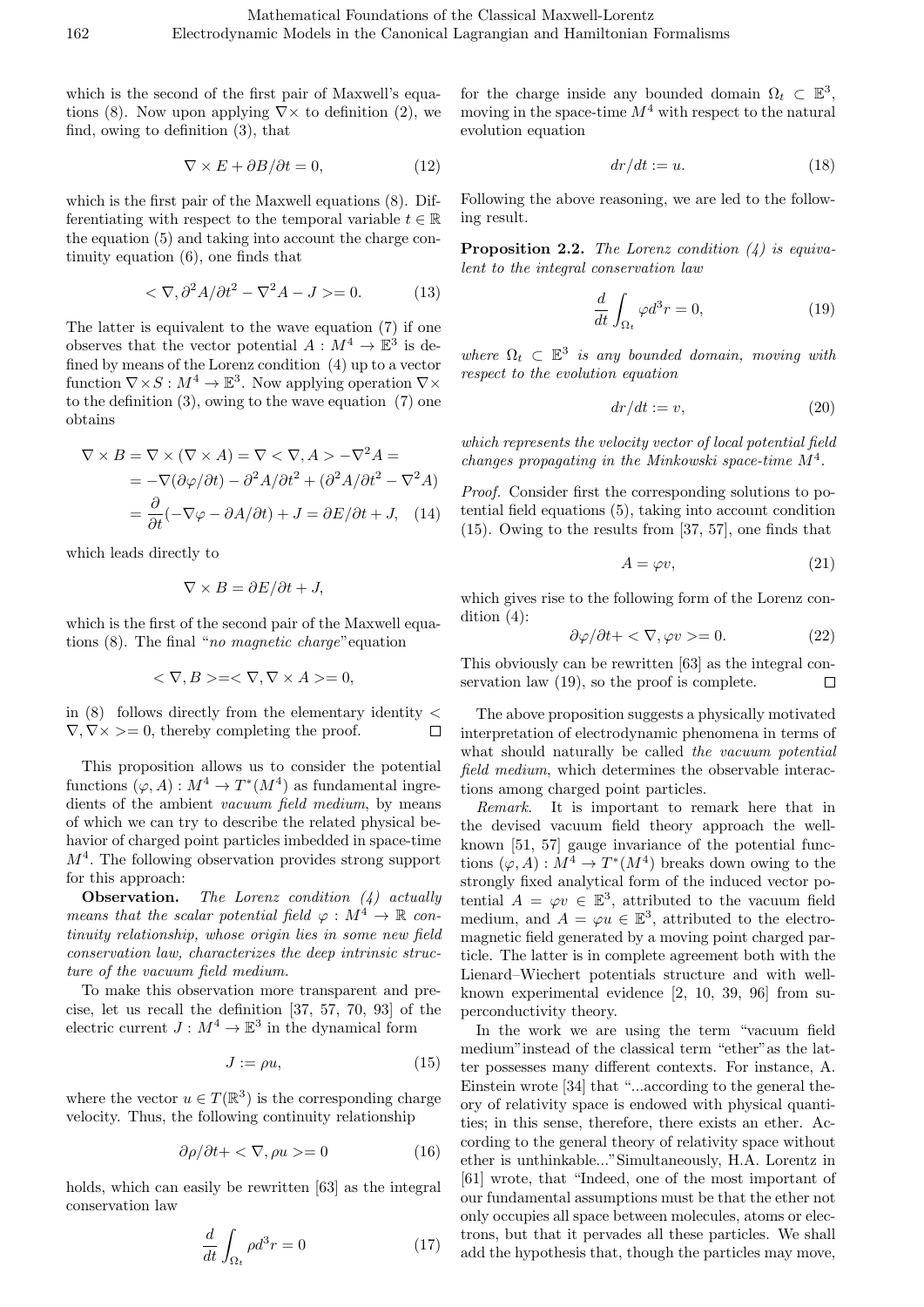the ether always remains at rest. We can reconcile ourselves with this, at first sight, somewhat startling idea, by thinking of the particles of matter as of some local modifications in the state of the ether. These modifications may of course very well travel onward while the volume-elements of the medium in which they exist remain at rest."

More precisely, we can *a priori* endow the ambient vacuum medium with a scalar potential energy function  $W := \xi \varphi : M^4 \to \mathbb{R}$ , satisfying the governing *vacuum field equations*

$$
\frac{\partial^2 W}{\partial t^2} - \nabla^2 W = \xi \rho, \ \ \frac{\partial W}{\partial t} + \langle \ \nabla, Wv \ \rangle = 0, \n\frac{\partial \rho}{\partial t} + \langle \ \nabla, \rho u \ \rangle = 0
$$
\n(23)

with *ξ* being the elementary unit charge, taking into account that there are no external sources besides material charged particles, which possess only a virtual capability for disturbing the vacuum field medium. Moreover, this vacuum potential field function  $W : M^4 \to \mathbb{R}$  allows the natural potential energy interpretation, whose origin should be assigned not only to the charged interacting medium, but also to any other medium possessing interaction capabilities, including for instance, material particles, interacting through the gravity.

This leads naturally to the next important step, consisting in deriving the equation governing the corresponding potential field  $\bar{W}$  :  $M^4 \rightarrow \mathbb{R}$ , assigned to a charged point particle moving in the vacuum field medium with velocity  $u \in T(\mathbb{R}^3)$  and located at point  $r(t) = R(t) \in \mathbb{E}^{3}$  at time  $t \in \mathbb{R}$ . As can be readily shown [77, 79, 82], the corresponding evolution equation governing the related potential energy field function  $\bar{W}: M^4 \to \mathbb{R}$ , assigned to a freely moving in the Euclidean space  $\mathbb{E}^3$  charged particle  $\xi$ , has the form

$$
\frac{d}{dt}(-\bar{W}u) = -\nabla \bar{W},\qquad(24)
$$

where  $\overline{W} := W(r, t)|_{r \to R(t)}, u(t) := dR(t)/dt$  at point particle location  $(t, R(t)) \in M^4$ .

Similarly, if there are two interacting charged point particles, located at points  $r(t) = R(t)$  and  $r_f(t) =$  $R_f(t) \in \mathbb{E}^3$  at time  $t \in \mathbb{R}$  and moving, respectively, with velocities  $u := dR(t)/dt$  and  $u_f := dR_f(t)/dt$ , the corresponding potential field function  $\overline{W}' : M^4 \to \mathbb{R}$ , considered with respect to the reference frame  $K'$  specified by Euclidean coordinates  $(t', r - r_f) \in \mathbb{E}^4$  and moving with the velocity  $u_f \in T(\mathbb{R}^3)$  subject to the laboratory reference frame  $K$ , should satisfy [77, 79] the dynamical equality

$$
\frac{d}{dt'}[-\bar{W}'(u'-u'_f)]=-\nabla\bar{W}'.\tag{25}
$$

Here, by definition, we have denoted the velocity vectors  $u' := dr/dt', u'_{f} := dr_{f}/dt' \in T(\mathbb{R}^{3})$ . The dynamical potential field equations (24) and (25) appear to have important properties and can be used to represent classical electrodynamic phenomena. Consequently, we shall proceed to investigate their physical properties in more detail and compare them with classical results for Lorentz type forces arising in the electrodynamics of moving charged point particles in an external electromagnetic field.

In this investigation, we were in part inspired by very interesting investigations [24, 25, 41, 42, 43, 99] and

studies [22, 23] devoted to solving the classical problem of reconciling gravitational and electrodynamic charges in the context of the Mach-Einstein ether paradigm. First, we will revisit the classical Mach–Einstein relativistic electrodynamics of a moving charged point particle, and second, we study the resulting electrodynamic theories associated with our vacuum potential field dynamical equations (24) and (25), making use of the fundamental Lagrangian and Hamiltonian formalisms which were devised in [15, 78]. Concerning the modern theoretical and mathematical treatments of the related electrodynamics problems, one can also recommend [26, 39, 48, 71, 90].

#### **2.1.1 Classical relativistic electrodynamics revisited**

The classical relativistic electrodynamics of a freely moving charged point particle in the Minkowski spacetime  $M^4 \simeq \mathbb{R} \times \mathbb{E}^3$  is based on the Lagrangian approach [26, 37, 57, 70, 93] with Lagrangian function

$$
\mathcal{L}_0 := -m_0 (1 - |u|^2)^{1/2},\tag{26}
$$

where  $m_0 \in \mathbb{R}_+$  is the so-called particle rest mass parameter and  $u \in T(\mathbb{R}^3)$  is its spatial velocity in the Euclidean space  $\mathbb{E}^3$ , expressed here and in the sequel in light speed units (with light speed  $c = 1$ ). The least action principle in the form

$$
\delta S = 0, \quad S := -\int_{t_1}^{t_2} m_0 (1 - |u|^2)^{1/2} dt \qquad (27)
$$

for any fixed temporal interval  $[t_1, t_2] \subset \mathbb{R}$  gives rise to the well-known relativistic relationships for the mass of the particle

$$
m = m_0 (1 - |u|^2)^{-1/2}, \tag{28}
$$

and momentum of the particle

$$
p := mu = m_0 u (1 - |u|^2)^{-1/2}
$$
 (29)

and the energy of the particle

$$
\mathcal{E}_0 = m = m_0 (1 - |u|^2)^{-1/2}.
$$
 (30)

It follows from [57, 70], that the origin of the Lagrangian (26) can be extracted from the action

$$
S := -\int_{t_1}^{t_2} m_0 (1 - |u|^2)^{1/2} dt = -\int_{\tau_1}^{\tau_2} m_0 d\tau, \tag{31}
$$

on the suitable temporal interval  $[\tau_1, \tau_2] \subset \mathbb{R}$ . Here  $m_0 \in$  $\mathbb{R}_+$  is considered as a constant positive parameter *a priori* attributed to the point particle,

$$
d\tau := dt(1 - |u|^2)^{1/2} \tag{32}
$$

and  $\tau \in \mathbb{R}$  is the so-called, proper temporal parameter assigned to a freely moving particle with respect to the proper reference frame  $\mathcal{K}_{\tau}$ . The action (31) is rather questionable from the dynamical point of view, since it is physically defined with respect to the proper reference frame  $K_{\tau}$ , giving rise to the constant action  $S = -m_0(\tau_2 - \tau_1)$ , as the limits of integrations  $\tau_1$  $\tau_2 \in \mathbb{R}$  were taken to be fixed from the very beginning.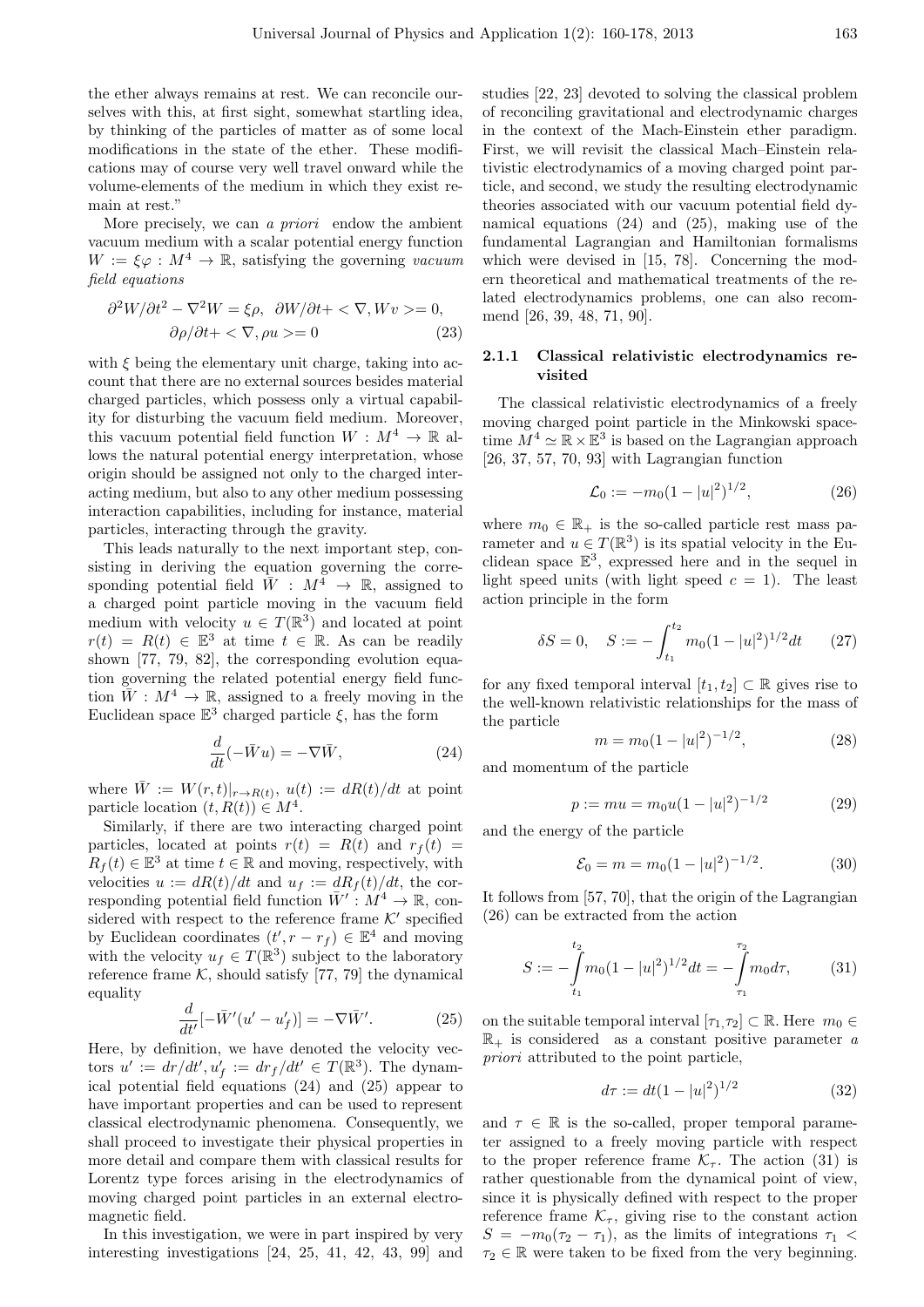Moreover, considering this particle to have a charge *ξ ∈* R and be moving in the Minkowski space-time *M*<sup>4</sup> under the action of an external electromagnetic field  $(\varphi, A) \in M^4$ , the corresponding classical (relativistic) action functional is chosen (see [9, 78, 37, 57, 70, 15, 93]) with respect to the *proper reference frame*  $K_{\tau}$  as follows:

$$
S := \int_{\tau_1}^{\tau_2} [-m_0 + \xi < A, \dot{r} > -\xi \varphi (1 + |\dot{r}|^2)] d\tau. \tag{33}
$$

It is parameterized by the *Euclidean* space-time variables  $(\tau, r) \in \mathbb{E}^4$  satisfying the infinitesimal relationship  $d\tau^2 + |dr|^2 = dt^2$ , where we have denoted  $\dot{r} := dr/d\tau$  in contrast to the definition  $u := dr/dt$ . The action (33) can be rewritten with respect to the laboratory reference frame  ${\mathcal K}$  as

$$
S = \int_{t_1}^{t_2} \mathcal{L}dt, \ \mathcal{L} := -m_0(1 - |u|^2)^{1/2} + \xi < A, u > -\xi\varphi,\tag{34}
$$

defined on the suitable temporal interval  $[t_1, t_2] \subset \mathbb{R}$ . The action function (34) contains two physically incompatible sub-integral parts - the first one  $-m_0(1 |u|^2$ <sup> $\frac{1}{2}$ </sup>*dt* = *−m*<sup>0</sup>*dτ*, having sense with respect to the proper reference frame  $K_{\tau}$  and the second one  $\xi$  $A, dr > -\xi \varphi dt$ , having sense with respect to the laboratory reference frame  $K$ . Nevertheless, the least action principle applied to the functional (34) gives rise to the following [37, 57, 70, 93] dynamical equation

$$
dP/dt = -\nabla(\xi\varphi - \xi A, u >), \tag{35}
$$

where, by definition, the generalized particle-field momentum

$$
P = p + \xi A,\tag{36}
$$

the particle momentum

$$
p = mu = m_0 u (1 - |u|^2)^{-1/2}
$$
 (37)

and its so called "*inertial*"mass

$$
m = m_0 (1 - |u|^2)^{-1/2}.
$$
 (38)

The corresponding particle conserved energy equals

$$
\mathcal{E} = (m_0^2 + |p|^2)^{1/2} + \xi \varphi, \tag{39}
$$

that is

$$
d\mathcal{E}/dt = 0 = d\mathcal{E}/d\tau \tag{40}
$$

with respect to both the laboratory reference frame *K* and the proper reference frame  $K_{\tau}$ .

The above expression (39) for the particle energy  $\mathcal{E} \in \mathbb{R}$  appears to be open to question, since the electrical potential energy  $\xi\varphi$ , entering additively, has no effect on the relativistic particle mass  $m = m_0(1 - |u|^2)^{-1/2}$ , contradicting the experimental facts [37, 51] that some part of the observable charged particle mass is of electromagnetic origin. This fact was also underlined by L. Brillouin [21], who remarked that the fact that the potential energy has no effect on the particle mass tells us that "... *any possibility of existence of a particle mass related with an external potential energy, is completely excluded*". Moreover, it is necessary to stress here that the least action principle, based on the action functional (34) and formulated with respect to the laboratory reference frame *K* time parameter  $t \in \mathbb{R}$ , appears to be logically inadequate, for there is a strong physical inconsistency with other time parameters of the Lorentz equivalent laboratory reference frames depending simultaneously both on the spatial and temporal coordinates. This was first mentioned by R. Feynman in [37] in his efforts to rewrite the Lorentz force expression with respect to the proper reference frame  $K_{\tau}$ . This and other special relativity theory and electrodynamics problems stimulated many prominent physicists of the past [19, 21, 37, 70, 97] and present [22, 24, 25, 46, 59, 60, 66, 67, 69, 82, 99] to try to develop alternative relativity theories based on completely different space-time and matter structure principles.

There also is another controversial inference from the action expression (34) and resulting dynamical equation (35): the force  $F_{\xi} = dP/dt$ , exerted by the external electromagnetic field on the *particle-field cluster* [37] carrying the momentum  $P = p + \xi A$ , appears to be the standard gradient expression

$$
F_{\xi} = -\nabla W_{\xi},\tag{41}
$$

where the generalized "*potential energy*"

$$
W_{\xi} := \xi \varphi - \langle \xi A, u \rangle. \tag{42}
$$

Its first part  $\xi \varphi \in \mathbb{R}$  equals the classical [37, 51] electrical potential energy, but its second part  $-\langle \xi A, u \rangle$  is strictly related to the magnetic vector potential  $A \in \mathbb{E}^3$ and has nowadays no reasonable physical explanation. As one can easily show [13, 37, 57, 70, 93] from (35), the corresponding expression for *the classical Lorentz force* is given as

$$
dp/dt = F := \xi E + \xi u \times B,\tag{43}
$$

where we have defined, as before,

$$
E := -\partial A/\partial t - \nabla \varphi \tag{44}
$$

for the corresponding electric field and

$$
B := \nabla \times A \tag{45}
$$

for the related magnetic field, acting on the point particle with the electric charge  $\xi \in \mathbb{R}$ . The expression (43) means, in particular, that the Lorentz force (43) depends linearly on the particle velocity vector  $u \in T(\mathbb{R}^3)$ , and so there is a strong dependence on the reference frame with respect to which the charged point particle *ξ* moves. Attempts to reconcile this and some related controversies [21, 37, 82, 53] forced Einstein to devise his special relativity theory and proceed further to creating his general relativity theory trying to explain the gravity by means of geometrization of space-time and matter in the Universe.

Here we once again mention that the classical Lagrangian function  $\mathcal{L}: T(M^4) \to \mathbb{R}$  in (34) is simultaneously written as a combination of terms incompatibly expressed from the physical point of view by means of both the Euclidean proper reference frame variables  $(\tau, r) \in \mathbb{E}^4$ , naturally attributed to the charged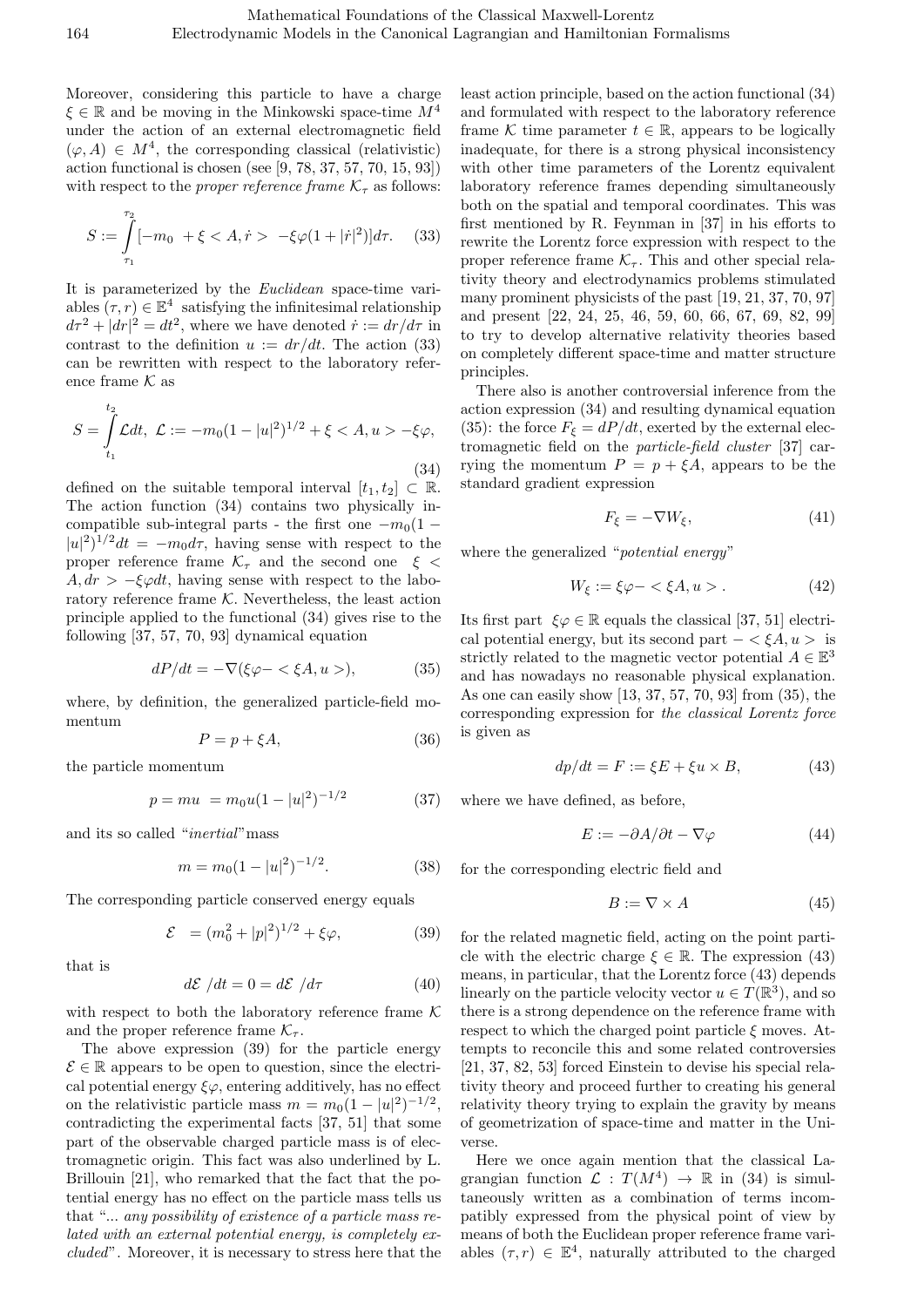point particle, and arbitrarily chosen Minkowski reference frame variables  $(t, r) \in M^4$ . It is therefore worth relating this with similar ideas suggested in [41, 42, 43], where a canonical proper-time approach to relativistic mechanics and classical electrodynamics was devised. It also provides a physically complete classical background for a new approach to relativistic quantum theory. It was demonstrated that there are two versions of Maxwell's equations - the new one fixes the clock of the field source for all inertial observers. This implies that the effective speed of light is no longer an invariant for all observers, but depends on the motion of the source. This approach allows us to account for radiation reaction without the Lorentz–Dirac equation, divergent selfenergy, advanced potentials or any assumptions about the structure of the source. The theory also provides a new invariance group which, in general, is a nonlinear and nonlocal representation of the Lorentz group. In addition, this approach provides a natural (and unique) definition of simultaneity for all observers.

Some of these problems were recently analyzed using a completely different "*no-geometry*" approach [77, 79], where new dynamical equations were derived, which were free of the controversial elements mentioned above. Moreover, this approach avoided the introduction of the well-known Lorentz transformations of the spacetime reference frames with respect to which the action functional (34) is invariant. From this point of view, there are interesting conclusions worthy of discussion in [6, 7, 8, 47, 84], and where some electrodynamic models, possessing intrinsic Galilean and Poincaré–Lorentz symmetries, are reanalyzed from diverse geometrical points of view. Subject to a possible geometric space-type structure and the related vacuum field background exerting the decisive influence on the particle dynamics, we need to mention here recent results [3, 89] and the closely related classical articles [52, 73]. Next, we shall revisit the results obtained recently in [13, 77, 79] from the classical Lagrangian and Hamiltonian formalisms [15] in order to shed new light on the physical underpinnings of the vacuum field theory approach to the study of combined electromagnetic and, eventually, also gravitational effects.

### **2.2 Vacuum field theory electrodynamics: Lagrangian analysis**

#### **2.2.1 Point particle moving in vacuo - an alternative electrodynamic model**

In the vacuum field theory approach to electromagnetism devised in [77, 79], the main vacuum potential field function  $\bar{W}: M^4 \to \mathbb{R}$ , related to a charged point particle  $\xi$ , satisfies the differential evolution equation (24), namely

$$
\frac{d}{dt}(-\bar{W}u) = -\nabla \bar{W},\qquad(46)
$$

in the case when all of the external charged particles are at rest. In particular  $\frac{\partial \bar{W}}{\partial t} = 0$ , and as above,  $u := dr/dt$  is the particle velocity with respect to some laboratory reference system  $K$ , specified by the Minkowski coordinates  $(t, r) \in M^4$ .

To analyze the dynamical equation (46) from the Lagrangian point of view, we write the corresponding action functional as

$$
S := -\int_{t_1}^{t_2} \bar{W} dt = -\int_{\tau_1}^{\tau_2} \bar{W} (1 + |\dot{r}|^2)^{1/2} d\tau, \qquad (47)
$$

expressed with respect to the proper reference frame  $K_{\tau}$ , specified by the Euclidean coordinates  $(\tau, r) \in \mathbb{E}^4$ . Fixing the proper temporal parameters  $\tau_1 < \tau_2 \in \mathbb{R}$ , one finds from the least action principle  $\delta S = 0$  that

$$
p := \frac{\partial \mathcal{L}}{\partial \dot{r}} = -\bar{W}\dot{r}(1+|\dot{r}|^2)^{-1/2} = -\bar{W}u,\qquad(48)
$$
  

$$
\dot{p} := dp/d\tau = \frac{\partial \mathcal{L}}{\partial r} = -\nabla \bar{W}(1+|\dot{r}|^2)^{1/2},
$$

where, owing to (47), the corresponding Lagrangian function is

$$
\mathcal{L} := -\bar{W}(1+|r|^2)^{1/2}.
$$
 (49)

Recalling now the definition of the particle "*inertial*"mass

$$
m := -\bar{W} \tag{50}
$$

and the relationships

$$
d\tau = dt(1-|u|^2)^{1/2} = dt(1+|\dot{r}|^2)^{-1/2}, \ \dot{r}d\tau = u dt, \ (51)
$$

from (48) we easily obtain the classical dynamical equation exactly coinciding with (46):

$$
dp/dt = -\nabla \bar{W}.
$$
 (52)

Moreover, one now readily finds that the corresponding dynamical mass, defined by (50), is given as

$$
m = m_0 (1 - |u|^2)^{-1/2}, \quad m_0 := -\overline{W}(R(t_0)),
$$
 (53)

where  $u(t)|_{t=t_0} = 0$  at the spatial point  $r = R(t_0) \in$  $\mathbb{E}^3$ , and which completely coincides with expression (28) of the preceding section. Now one can formulate the following proposition using the results obtained above.

**Proposition 2.3.** *The alternative freely moving point particle electrodynamic model (46) allows the physically reasonable least action formulation based on the action functional (47) with respect to the "rest"reference frame variables, where the Lagrangian function is given by expression (49). The related electrodynamics is completely equivalent to that of a classical relativistic freely moving point particle, described in Subsection 2.1.*

#### **2.2.2 Interacting charge particle pair moving in vacuo - an alternative electrodynamic model**

We proceed now to the case when our charged point particle  $\xi$  moves in the space-time with velocity vector  $u \in T(\mathbb{R}^3)$  and interacts with another external charged point particle  $\xi_f$ , moving with velocity vector  $u_f \in T(\mathbb{R}^3)$  with respect to a common reference frame  $K$ . As was shown in [77, 79], the corresponding modified dynamical equation for the vacuum potential field function  $\bar{W}'$ :  $M^{\hat{4}} \rightarrow \mathbb{R}$  subject to the moving reference frame  $K'$  is given by the equality  $(25)$ , or

$$
\frac{d}{dt'}[-\bar{W}'(u'-u'_f)]=-\nabla\bar{W}'.\tag{54}
$$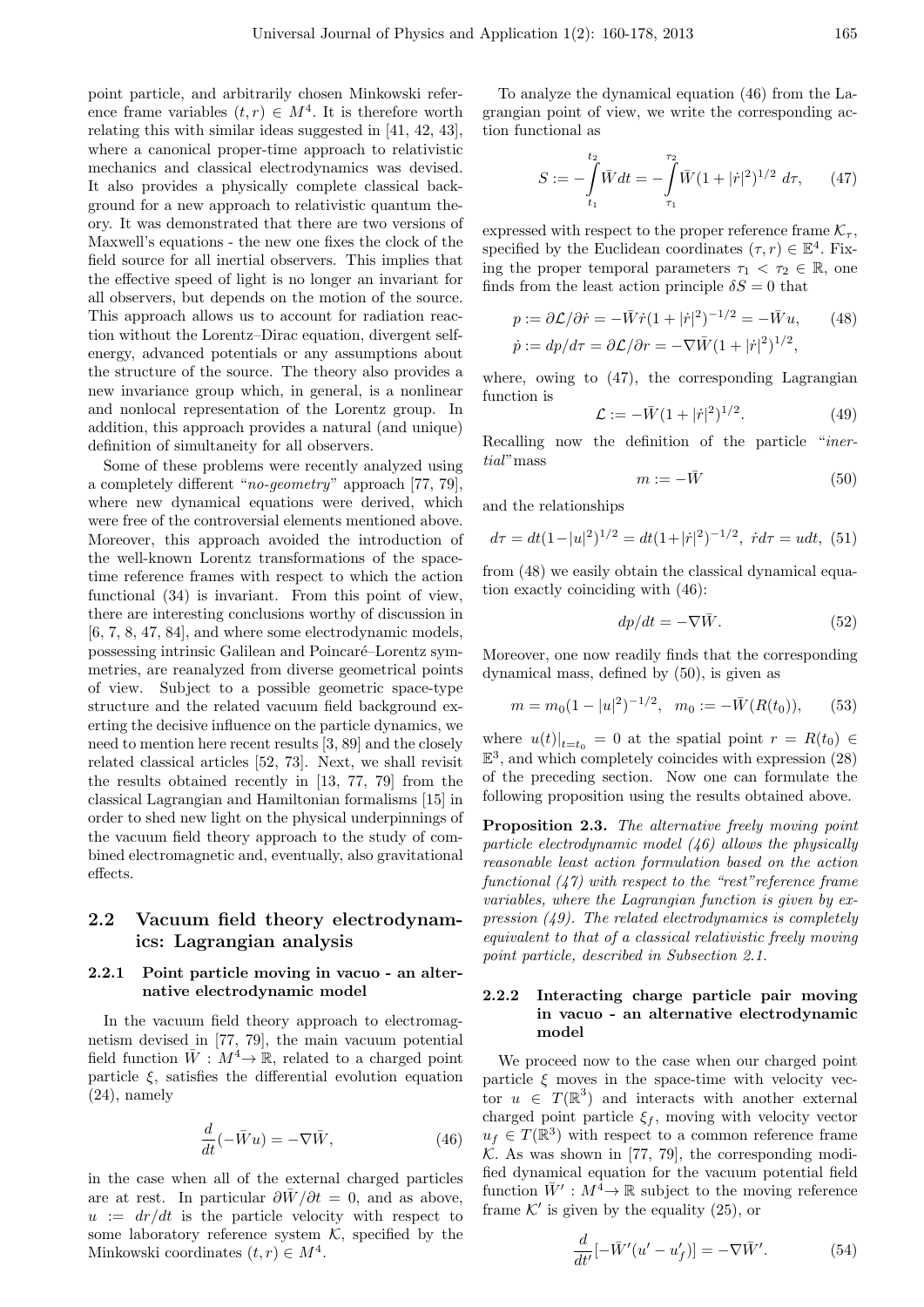Here, as before, the velocity vectors  $u' := dr/dt', u'_{f} :=$  $dr_f/dt' \in T(\mathbb{R}^3)$ . Since the external charged particle  $\xi_f$ moves in the space-time  $M^4$ , it generates the related magnetic field  $B := \nabla \times A$ , whose magnetic vector potential  $A: M^4 \to \mathbb{E}^3$  is defined, owing to the results of [77, 79, 82], as

$$
\xi A := \bar{W} u_f. \tag{55}
$$

Whence, taking into account that the field potential

$$
\bar{W} = \bar{W}' (1 - |u_f|^2)^{-1/2} \tag{56}
$$

and the particle momentum  $p' = -\bar{W}'u' = -\bar{W}u$ , equality (54) becomes equivalent to

$$
\frac{d}{dt'}(p' + \xi A') = -\nabla \bar{W}',\tag{57}
$$

if considered with respect to the moving reference frame *K′ ,* or to the Lorentz force equality

$$
\frac{d}{dt}(p + \xi A) = -\nabla \bar{W}(1 - |u_f|^2),\tag{58}
$$

if considered with respect to the laboratory reference frame  $K$ , owing to the classical Lorentz invariance relationship (56), as the corresponding magnetic vector potential, generated by the external charged point test particle  $\xi_f$  with respect to the reference frame  $K'$ , is identically equal to zero. To imbed the dynamical equation (58) into the classical Lagrangian formalism, we start from the following action functional, which naturally generalizes the functional (47):

$$
S := -\int_{\tau_1}^{\tau_2} \bar{W}' (1 + |\dot{r} - \dot{r}_f|^2)^{1/2} d\tau.
$$
 (59)

Here, as before,  $\bar{W}'$  is the associated calculated vacuum field potential  $\bar{W}$  subject to the moving reference frame  $K'$ ,  $\dot{r} = u'dt'/d\tau, \dot{r}_f = u'_f dt'/d\tau, d\tau =$  $dt'(1 - |u' - u'_{f}|^{2})^{1/2}$ , which takes into account the relative velocity of the charged point particle *ξ* subject to the reference frame  $K'$ , specified by the Euclidean coordinates  $(t', r - r_f) \in \mathbb{E}^4$ , and moving simultaneously with velocity vector  $u_f \in T(\mathbb{R}^3)$  with respect to the laboratory reference frame  $K$ , specified by the Minkowski coordinates  $(t, r) \in M^4$ . It is also related to those of the reference frame  $K'$  and  $K_{\tau}$  by means of the following infinitesimal relationships:

$$
dt^{2} = (dt')^{2} + |dr_{f}|^{2}, \quad (dt')^{2} = d\tau^{2} + |dr - dr_{f}|^{2}. \tag{60}
$$

So, it is clear in this case that our charged point particle *ξ* moves with the velocity vector  $u' - u'_{f} \in T(\mathbb{E}^{3})$  with respect to the reference frame  $K'$  in which the external charged particle  $\xi_f$  is at rest. Consequently, we have reduced the problem of deriving the charged point particle *ξ* dynamical equation to that solved in Subsection 2.2.1.

Now we can compute the least action variational condition  $\delta S = 0$ , taking into account that, owing to (59), the corresponding Lagrangian function with respect to the proper reference frame  $\mathcal{K}_{\tau}$  is given as

$$
\mathcal{L} := -\bar{W}' (1 + |\dot{r} - \dot{r}_f|^2)^{1/2}.
$$
 (61)

Simple calculations show that the generalized momentum of the charged particle *ξ* equals

$$
P := \frac{\partial \mathcal{L}}{\partial \dot{r}} = -\bar{W}'(\dot{r} - \dot{r}_f)(1 + |\dot{r} - \dot{r}_f|^2)^{-1/2}
$$
  
=  $-\bar{W}'\dot{r}(1 + |\dot{r} - \dot{r}_f|^2)^{-1/2} + \bar{W}'\dot{r}_f(1 + |\dot{r} - \dot{r}_f|^2)^{-1/2}$   
=  $mu' + \xi A' := p' + \xi A' = p + \xi A,$  (62)

where, owing to (56) the vectors  $p' := -\overline{W}'u' = -\overline{W}u$  $p \in \mathbb{E}^3$ ,  $A' = \overline{W'} \overline{u'_f} = \overline{W} u_f = A \in \mathbb{E}^3$ , and giving rise to the dynamical equality

$$
\frac{d}{d\tau}(p' + \xi A') = -\nabla \bar{W}' (1 + |\dot{r} - \dot{r}_f|^2)^{1/2}
$$
(63)

with respect to the proper reference frame  $K_{\tau}$ . As  $dt' =$  $d\tau (1 + |\dot{r} - \dot{r}_f|^2)^{1/2}$  and  $(1 + |\dot{r} - \dot{r}_f|^2)^{1/2} = (1 - |u' - \dot{r}_f|^2)^{1/2}$  $u'_{f}$ <sup>2</sup> $)$ <sup>-1/2</sup>, we obtain from (63) the equality

$$
\frac{d}{dt'}(p' + \xi A') = -\nabla \bar{W}',\tag{64}
$$

coinciding with equality (57) subject to the moving reference frame  $K'$ . Now, making use of expressions  $(60)$ and (56), one can rewrite (64) as that with respect to the laboratory reference frame *K*:

$$
\frac{d}{dt'}(p' + \xi A') = -\nabla \bar{W}' \Rightarrow
$$
\n
$$
\Rightarrow \frac{d}{dt'} \left( \frac{-\bar{W}u'}{(1+|u'_f|^2)^{1/2}} + \frac{\xi \bar{W}u'_f}{(1+|u'_f|^2)^{1/2}} \right) = -\frac{\nabla \bar{W}}{(1+|u'_f|^2)^{1/2}} \Rightarrow
$$
\n
$$
\Rightarrow \frac{d}{dt'} \left( \frac{-\bar{W}dr}{(1+|u'_f|^2)^{1/2}dt'} + \frac{\xi \bar{W}dr_f}{(1+|u'_f|^2)^{1/2}} \right) = -\frac{\nabla \bar{W}}{(1+|u'_f|^2)^{1/2}} \Rightarrow
$$
\n
$$
\Rightarrow \frac{d}{dt} \left( -\bar{W}\frac{dr}{dt} + \xi \bar{W}\frac{dr_f}{dt} \right) = -\nabla \bar{W} \left( 1 - |u_f|^2 \right), \tag{65}
$$

which is identical with (58):

$$
\frac{d}{dt}(p + \xi A) = -\nabla \bar{W}(1 - |u_f|^2). \tag{66}
$$

**Remark** The equation (66) allows to infer the following important and physically reasonable phenomenon: if the test charged point particle velocity  $u_f \in T(\mathbb{R}^3)$  tends to the light velocity  $c = 1$ , the corresponding acceleration force  $F_{ac} := -\nabla \bar{W} (1 - |u_f|^2)$  tends to vanish. Therefore, the electromagnetic fields generated by such rapidly moving charged point particles, have no influence on the dynamics of charged objects if observed with respect to an arbitrarily chosen laboratory reference frame *K.*

Equation (66) can be easily rewritten as

$$
dp/dt = -\nabla \bar{W} - \xi dA/dt + \nabla \bar{W} |u_f|^2
$$
  
=  $\xi(-\xi^{-1}\nabla \bar{W} - \partial A/\partial t)$   
-  $\xi < u, \nabla > A + \xi \nabla < A, u_f >,$  (67)

or, using the well-known [57] identity

$$
\nabla  =  b+ a
$$
  
+ 
$$
b \times (\nabla \times a) + a \times (\nabla \times b),
$$
 (68)

where  $a, b \in \mathbb{E}^3$  are arbitrary vector functions, in the standard Lorentz form

$$
dp/dt = \xi E + \xi u \times B - \nabla \langle \xi A, u - u_f \rangle.
$$
 (69)

The result (69), which was found with respect to the moving reference frame  $K'$  in [77, 79, 82] and in a slightly different form in [64], leads directly to the following important result.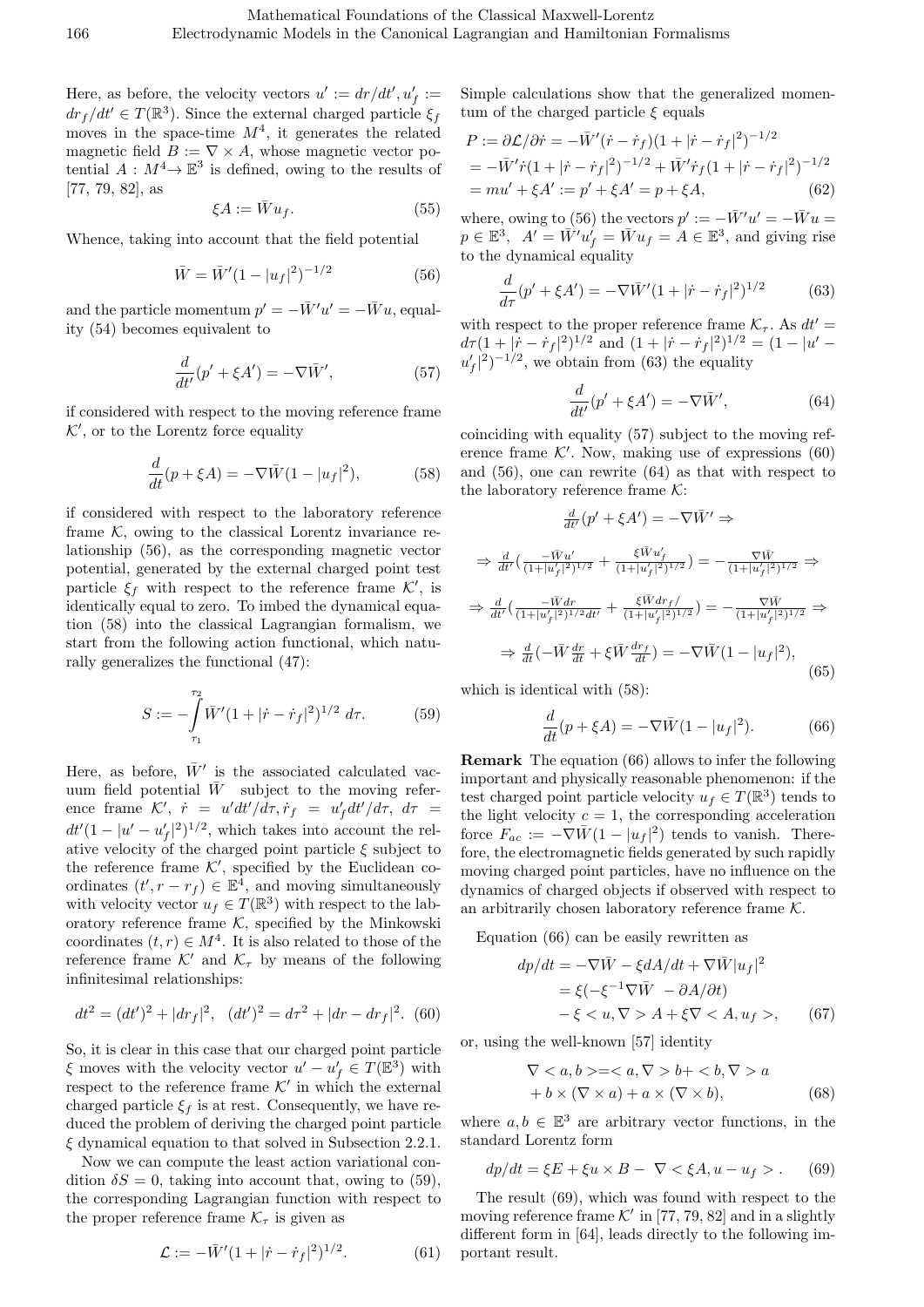**Proposition 2.4.** *The alternative classical relativistic electrodynamic model (57) allows the least action formulation based on the action functional (59) with respect to the proper reference frame*  $K_{\tau}$ , where the La*grangian function is given by expression (61). The resulting Lorentz force expression equals (69), as modified by the additional force component*  $F_c := -\nabla$  < *ξA, u − u<sup>f</sup> >, important for explaining [2, 18, 94] the well-known Aharonov-Bohm effect.*

One can here to recall another alternative approach of [38] to derivation of the classical Lorentz force expression between two charged point particles, based on the classical Coulomb potential expression and the related Lorentz invariance of the resulting Lagrangian. As this construction strongly uses a common time center mass reference frame, whose Lorentz invariance is broken, its physical evidence needs some additional serious analysis.

#### **2.2.3 Moving charged particle formulation dual to the classical alternative electrodynamic model**

It is easy to see that the action functional (59) is written using the standard classical Lorentz transformations of reference frames. If we now consider the action functional (47) for a charged point particle moving with respect to the proper reference frame  $K_{\tau}$ , and take into account its interaction with an external magnetic field generated by the vector potential  $A: M^4 \to \mathbb{E}^3$ , it can be naturally generalized as

$$
S := \int_{t_1}^{t_2} (-\bar{W}dt + \xi < A, dr) = \int_{\tau_1}^{\tau_2} (-\bar{W}(1+|\dot{r}|^2)^{1/2} + \xi < A, \dot{r} > )d\tau,\tag{70}
$$

where  $d\tau = dt(1-|u|^2)^{1/2}$ . The chosen form of functional (70) can be explained by means of the following physically motivated reasoning. Consider an action functional like (70) and calculate its value along any smooth arbitrarily chosen and dynamically admissible closed path *l*  $\subset$  *M*<sup>4</sup>, which should be naturally defined to be zero:

$$
0 = \oint_{l} (-\bar{W}dt + \xi < A, dr >). \tag{71}
$$

Applying this to the right-hand side of (71), one finds from Stokes' theorem [1] that

$$
\oint_{l} \left( -\bar{W}dt + \xi < A, dr \right) = \int_{S(l)} \left( -\left( \nabla \bar{W}, dr \wedge dt \right) \right) -
$$

$$
\langle \xi \partial A/\partial t, dr \wedge dt \rangle = \int\limits_{S(l)} \langle \xi - \nabla \bar{W} - \xi \partial A/\partial t, dr \wedge dt \rangle
$$

$$
=\iint\limits_{S(l)} <\xi E, dr \wedge dt> = \iint\limits_{S(l)}  \tag{72}
$$

$$
= - \iint\limits_{S(l)}  = - \iint\limits_{S(l)} d(\mathcal{E} dt) = - \oint\limits_{l} \mathcal{E} dt = 0,
$$

if and only if the charged point particle energy  $\mathcal{E} \in \mathbb{R}$ is conserved along this arbitrarily chosen and admissible path  $l \subset M^4$ . As a simple consequence of (71), the

work done by the electromagnetic force  $F<sub>ξ</sub>$  depends only on the electric field  $E \in \mathbb{E}^3$ , and not on the related magnetic field  $B = \nabla \times A \in \mathbb{E}^{3}$ . Thus, having assumed that the corresponding charged point particle dynamical equations conform to the energy conservation condition above, the action functional (70) can be deemed physically reasonable.

**Remark** It is also interesting to remark that  $\oint_l \mathcal{L} dt = 0$ , similar to  $(71)$ , calculated for the Lagrangian  $\mathcal{L}$  =  $m |\dot{r}|^2 / 2 - \bar{W}$  in the classical mechanics of a point particle with mass  $m \in \mathbb{R}_+$ , moving under an external potential  $\bar{W}$  :  $\mathbb{R}^3 \to \mathbb{R}$ , gives rise to classical Newtonian mechanics

$$
\oint_{l} \left(\frac{m|\dot{r}|^2}{2} - \bar{W}\right)dt = \oint_{l} \left(\frac{m}{2} < \dot{r}, \dot{r} > -\bar{W}\right)dt =
$$
\n
$$
= \int_{S(l)} \left(< m\dot{r}, \dot{dr} \wedge dt > - < \nabla \bar{W}, \dot{dr} \wedge dt >\right)
$$
\n
$$
= \int_{S(l)} \left(- < m\dot{dr}, \wedge d\dot{r} > - < \nabla \bar{W}, dr \wedge dt >\right)
$$
\n
$$
= \int_{S(l)} \left(- < d\dot{r}, \wedge m\ddot{r}dt > - < \nabla \bar{W}, dr \wedge dt >\right)
$$
\n
$$
= -\int_{S(l)} \left(< m\ddot{r}, dr \wedge dt > + < \nabla \bar{W}, dr \wedge dt >\right)
$$

$$
=-\int_{S(l)}  = 0,
$$
 (73)

if and only if Newton's equation

$$
m\ddot{r} = -\nabla \bar{W} \tag{74}
$$

holds.

The least action condition  $\delta S = 0$ , as calculated with respect to the proper reference frame  $K_{\tau}$ , states in the spirit of Feynman [37] that the charged point particle *ξ* chooses in the Minkowski space-time *M*<sup>4</sup> a trajectory which realizes the least action value of the functional (70), calculated with respect to its own proper reference time parameter  $\tau \in \mathbb{R}$ , which is *a unique physically sensible quantity attributed to the charged point particle dynamics*. Actually, as stressed by R. Feynman [37], the least action principle, as applied to the functional (70) with respect to the laboratory reference frame time parameter  $t \in \mathbb{R}$ , gives rise to a senseless expression, whose value is both ambiguous and not physically welldefined. Thus, the corresponding common generalized particle-field momentum takes the form

$$
P := \frac{\partial \mathcal{L}}{\partial \dot{r}} = -\bar{W}\dot{r}(1+|\dot{r}|^2)^{-1/2} + \xi A \tag{75}
$$
  
=  $mu + \xi A := p + \xi A$ ,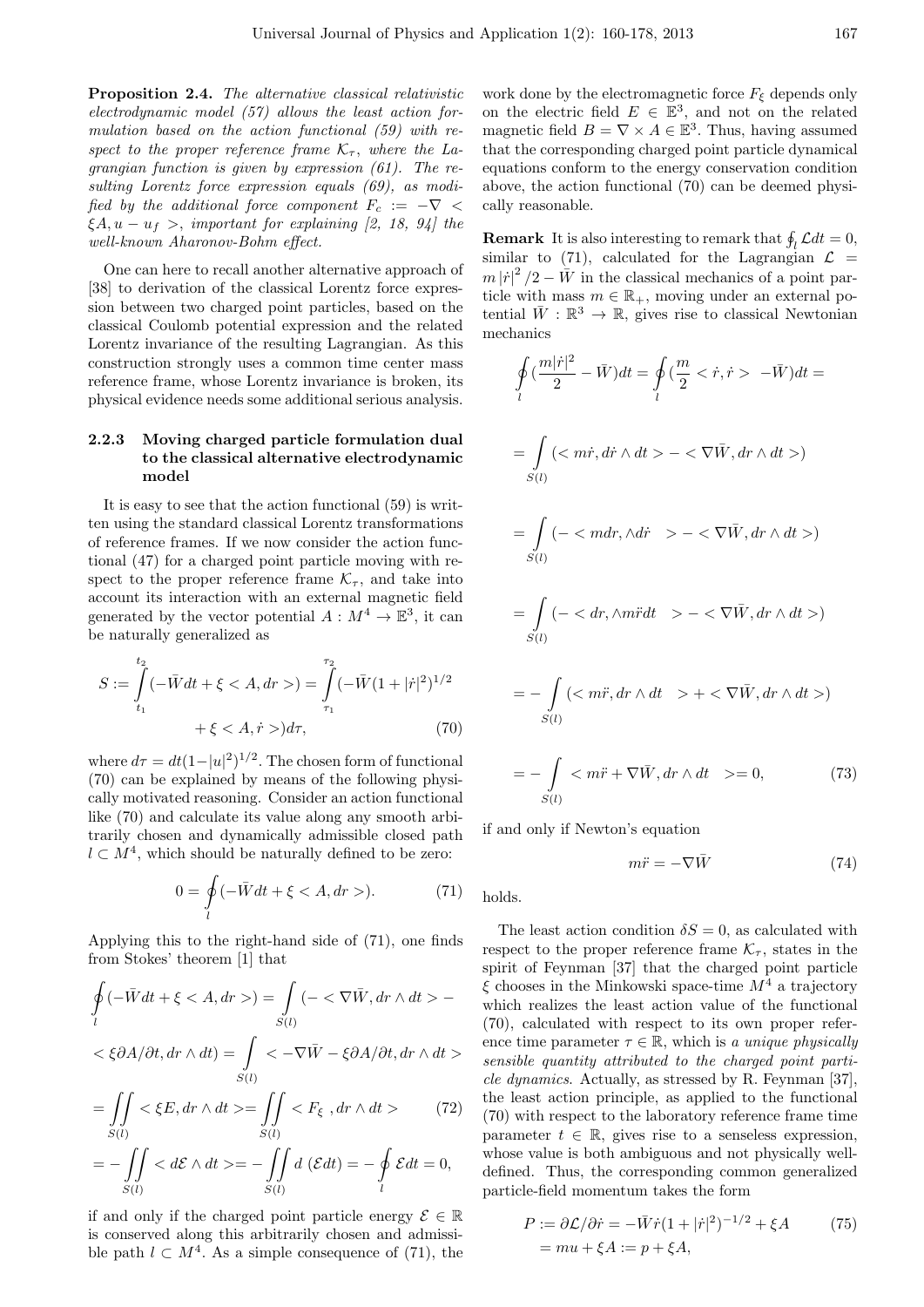and satisfies the equation

$$
\dot{P} := dP/d\tau = \partial \mathcal{L}/\partial r = -\nabla \bar{W} (1 + |\dot{r}|^2)^{1/2} \n+ \xi \nabla < A, \dot{r} > \tag{76} \n= -\nabla \bar{W} (1 - |u|^2)^{-1/2} + \xi \nabla < A, u > (1 - |u|^2)^{-1/2},
$$

where

$$
\mathcal{L} := -\bar{W}(1+|\dot{r}|^2)^{1/2} + \xi < A, \dot{r} > \tag{77}
$$

is the associated Lagrangian function. Since  $d\tau = dt(1 - \tau)$  $|u|^2$ <sup> $1/2$ </sup>, one easily finds from (76) that

$$
dP/dt = -\nabla(\bar{W} - \langle \xi A, u \rangle). \tag{78}
$$

Upon substituting (75) into (78) and making use of the identity (68), we obtain the classical expression for the Lorentz force  $F_{\xi}$ , acting on the moving charged point particle *ξ* :

$$
dp/dt := F_{\xi} = \xi E + \xi u \times B,\tag{79}
$$

where, by definition,

$$
E := -\xi^{-1}\nabla \bar{W} - \partial A/\partial t \tag{80}
$$

is its associated electric field and

$$
B := \nabla \times A \tag{81}
$$

is the corresponding magnetic field. This questionable result can be summarized as follows.

**Proposition 2.5.** *The classical relativistic Lorentz force (79) allows the least action formulation based on the action functional (70) with respect to the proper reference frame*  $K_{\tau}$ *, where the Lagrangian function is given by formula (77).*

Concerning the related electrodynamics of a charged point particle  $\xi$ , described by the dual classical Lorentz force (79), we need to state that it is *not equivalent* to that of the classical Lorentz force (43). Moreover, one can easily observe that the classical Lorentz force  $F<sub>ξ</sub>$  =  $\xi E + \xi u \times B$ , exerted on the charged point particle  $\xi$  by an external charged point test particle *ξ<sup>f</sup>* is not *a priori* vanishing as it should follow from relativistic physics. The details of these aspects will be analyzed in more details in the next section.

Comparing the above Lorentz forces expressions (79) and (69), differing by the gradient term  $F_c := -\xi \nabla$  < *A, u*−*u*<sup>*f*</sup> >, which reconciles the dual Lorentz force acting on a moving charged point particle  $\xi$  with respect to an arbitrarily chosen laboratory reference frames  $K$  and, as shall be shown in the sequel, is responsible [2, 18, 94] for the Aharonov-Bohm effect. This fact is important for our vacuum field theory approach since it uses no special geometry and makes it possible to analyze electromagnetic and, under some conditions, also gravitational fields simultaneously by employing the new definition of the dynamical mass expressed by (50).

# **2.3 Vacuum field theory electrodynamics: Hamiltonian analysis**

Any Lagrangian theory has an equivalent canonical Hamiltonian representation via the classical Legendre transformation  $[1, 5, 13, 75, 93]$ . As we have already formulated our vacuum field theory of a moving particle with a charge  $\xi \in \mathbb{R}$  in Lagrangian form, we proceed now to its Hamiltonian analysis making use of the action functionals (47), (61) and (70).

Take, first, the Lagrangian function (49) and the momentum expression (48) for defining the corresponding Hamiltonian function

$$
H :=  -\mathcal{L}
$$
  
=  $-|p|^2 \bar{W}^{-1} (1 - |p|^2 / \bar{W}^2)^{-1/2} + \bar{W} (1 - |p|^2 / \bar{W}^2)^{-1/2}$   
=  $-|p|^2 \bar{W}^{-1} (1 - |p|^2 / \bar{W}^2)^{-1/2}$   
+  $\bar{W}^2 \bar{W}^{-1} (1 - |p|^2 / \bar{W}^2)^{-1/2}$  (82)  
=  $-(\bar{W}^2 - |p|^2) (\bar{W}^2 - |p|^2)^{-1/2} = -(\bar{W}^2 - |p|^2)^{1/2}.$ 

Consequently, it is easy to show [1, 5, 75, 93] that the Hamiltonian function (82) is a conservation law of the dynamical field equation (46); that is, for all  $\tau, t \in \mathbb{R}$ 

$$
dH/dt = 0 = dH/d\tau,\t\t(83)
$$

which naturally leads to an energy interpretation of *H.* Thus, we can represent the particle energy as

$$
\mathcal{E} = (\bar{W}^2 - |p|^2)^{1/2}.
$$
 (84)

The corresponding Hamiltonian system equivalent to the vacuum field equation (46) can be written as

$$
\dot{r} := dr/d\tau = \partial H/\partial p = p(\bar{W}^2 - |p|^2)^{-1/2} \qquad (85)
$$
  

$$
\dot{p} := dp/d\tau = -\partial H/\partial r = \bar{W}\nabla \bar{W}(\bar{W}^2 - |p|^2)^{-1/2},
$$

and we have the following result.

**Proposition 2.6.** *The alternative freely moving point particle electrodynamic model, based on the action functional (47), allows the canonical Hamiltonian formulation (85) with respect to the proper reference frame*  $K$ , *where the Hamiltonian function is given by (82).*

As for the charged point particle electrodynamics, based on the dynamical equations (85), it is completely equivalent to the classical relativistic freely moving point particle electrodynamics described in Subsection 2.1.

In an analogous manner, one can now use the Lagrangian (61) and equation (76) to construct the Hamiltonian function for the dynamical field equation (58), describing the motion of a charged point particle *ξ* in an external electromagnetic field as

$$
\dot{r} := dr/d\tau = \partial H/\partial P, \ \dot{P} := dP/d\tau = -\partial H/\partial r, \quad (86)
$$

where

$$
H := < P, \dot{r} > -\mathcal{L}
$$
  
=  $\langle P, \dot{r}_f - P\bar{W}'^{-1}(1 - |P|^2/\bar{W}'^2)^{-1/2} \rangle$   
+  $\bar{W}'[\bar{W}'^2(\bar{W}'^2 - |P|^2)^{-1}]^{1/2} =  $\langle P, \dot{r}_f \rangle$   
+  $|P|^2(\bar{W}'^2 - |P|^2)^{-1/2} - \bar{W}'^2(\bar{W}'^2 - |P|^2)^{-1/2}$   
=  $-(\bar{W}'^2 - |P|^2)(\bar{W}'^2 - |P|^2)^{-1/2} +  $\langle P, \dot{r}_f \rangle$  (87)  
=  $-(\bar{W}'^2 - |P|^2)^{1/2} -  $\xi A, P > (\bar{W}'^2 - |P|^2)^{-1/2}.$$$$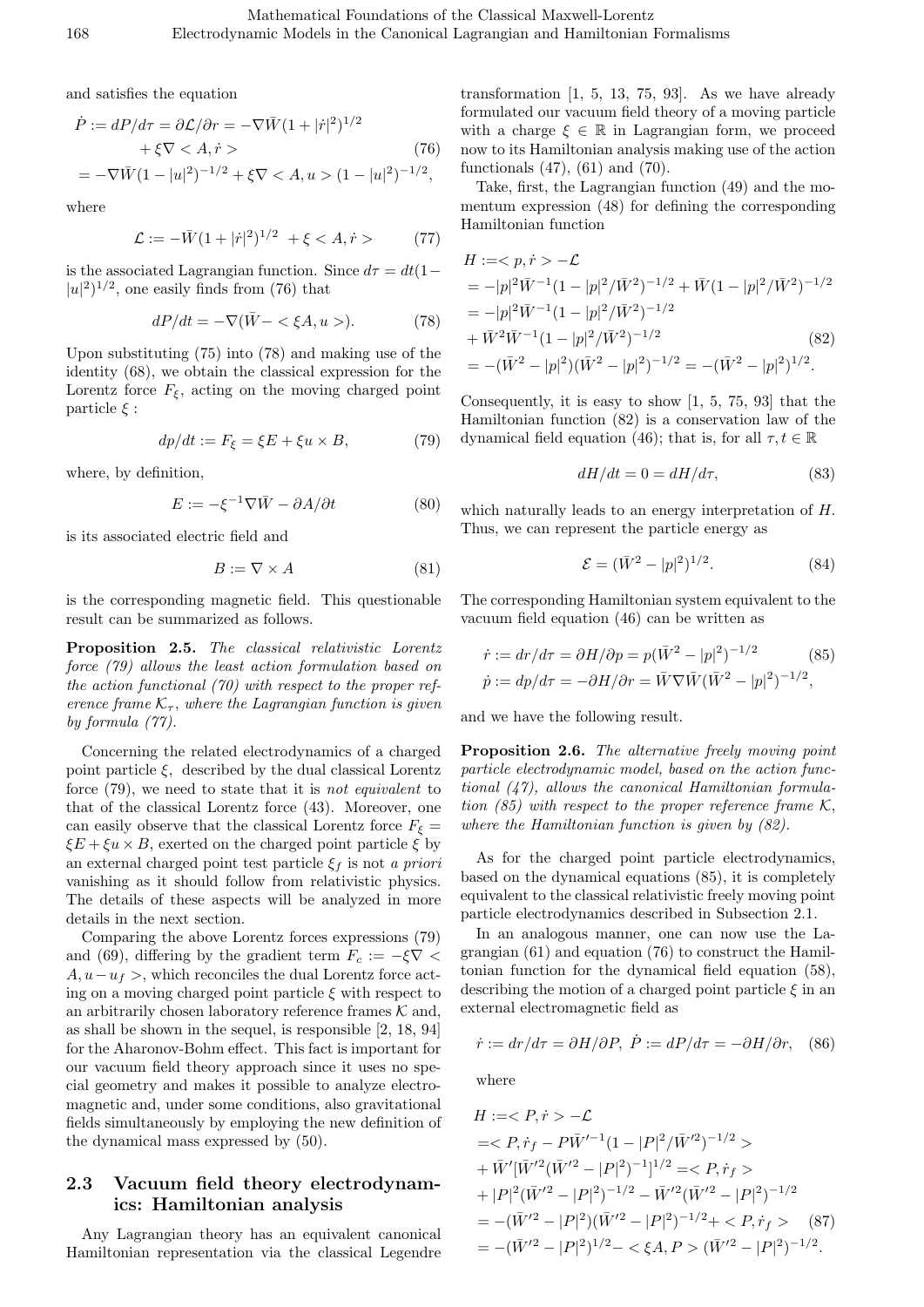Here we took into account that, owing to definitions (55) and (62),

$$
\xi_f A' := \bar{W}' u'_f = \bar{W}' dr_f/dt' = \bar{W} u_f = \xi_f A = (88)
$$
  
=  $\bar{W}' \frac{dr_f}{d\tau} \cdot \frac{d\tau}{dt'} = \bar{W} \dot{r}_f (1 - |u' - u'_f|)^{1/2}$   
=  $\bar{W}' \dot{r}_f (1 + |\dot{r} - \dot{r}_f|^2)^{-1/2} = -\bar{W}' \dot{r}_f$   
 $(\bar{W}'^2 - |P|^2)^{1/2} \bar{W}'^{-1} = -\dot{r}_f (\bar{W}'^2 - |P|^2)^{1/2},$ 

or

$$
\dot{r}_f = -\xi_f A \ (\bar{W}'^2 - |P|^2)^{-1/2},\tag{89}
$$

where  $A: M^4 \to \mathbb{R}^3$  is the related magnetic vector potential generated by the moving external charged particle *ξ<sup>f</sup>* with respect to the laboratory reference frame *K*. Equations (86) can be easily rewritten with respect to the laboratory reference frame  $K$  in the form

$$
dr/dt = u,
$$
  
\n
$$
dp/dt = \xi E + \xi u \times B - \nabla < \xi A, u - u_f >, \qquad (90)
$$

which coincides with the result (69).

Whence, we see that the Hamiltonian function (87) satisfies the energy conservation conditions

$$
dH/dt = 0 = dH/d\tau, \tag{91}
$$

for all  $\tau, t \in \mathbb{R}$ , and the suitable energy expression, owing to (56), is

$$
\mathcal{E} = (\bar{W}^2 - |\xi A|^2 - |P|^2)^{1/2} + \langle \xi A, P \rangle
$$

$$
(\bar{W}^2 - |\xi A|^2 - |P|^2)^{-1/2}, \qquad (92)
$$

where the generalized momentum  $P = p + \xi A$ . The result (92) differs essentially from that obtained in [57], which is strongly based on the Einsteinian Lagrangian for a moving charged point particle  $\xi$  in an external electromagnetic field, generated by a charged point test particle  $\xi_f$ , moving with velocity  $u_f \in T(\mathbb{R}^3)$  with respect to a laboratory reference frame *K*. Thus, we have the following proposition,

**Proposition 2.7.** *The alternative classical relativistic electrodynamic model (90), which is intrinsically compatible with the classical Maxwell equations (6), allows the Hamiltonian formulation (86) with respect to the proper reference frame*  $K_{\tau}$ , where the Hamiltonian func*tion is given by expression (87).*

The inference above is a natural candidate for experimental validation of our vacuum field theory. It is strongly motivated by the following remark.

**Remark** It is necessary to mention here that the Lorentz force expression  $(90)$  uses the particle momentum  $p = mu$ , where the dynamical "mass" $m := -\bar{W}$ satisfies condition (92). This gives rise to the following crucial relationship between the particle energy  $\mathcal{E}_0$  and its rest mass  $m_0 = -\bar{W}_0$  (for the velocity  $u = 0$  at the initial time moment  $t = 0$ :

$$
\mathcal{E}_0 = m_0 \frac{(1 - |\xi A_0/m_0|^2)}{(1 - 2|\xi A_0/m_0|^2)^{1/2}} , \qquad (93)
$$

or, equivalently, under the condition  $|\xi A_0/m_0|^2 < 1/2$ 

$$
m_0 = \mathcal{E}_0 \left( \frac{1}{2} + |\xi A_0 / \mathcal{E}_0|^2 \pm \frac{1}{2} \sqrt{1 - 4|\xi A_0 / \mathcal{E}_0|^2} \right)^{1/2},\tag{94}
$$

where  $A_0 := A|_{t=0} \in \mathbb{E}^3$ , which differs markedly from the classical expression  $m_0 = \mathcal{E}_0 - \xi \varphi_0$ , following from (39) and is does not a priori on the external potential energy  $\xi \varphi_0$ . As the quantity  $|\xi A_0/\mathcal{E}_0| \to 0$ , the following asymptotic mass values follow from (94):

$$
m_0^{(+)} \simeq \mathcal{E}_0, \qquad m_0^{(-)} \simeq \pm \sqrt{2} |\xi A_0|.
$$
 (95)

The first mass value  $m_0^{(+)} \simeq \mathcal{E}_0$  is physically correct, giving rise to the bounded charged particle energy  $\mathcal{E}_0$ , but the second mass value  $m_0^{(-)} \approx \pm \sqrt{2} |\xi A_0|$  is not physical, as it gives rise to the vanishing denominator  $(1 - 2|\xi A_0/m_0^{(-)}|^2)^{1/2} \simeq 0$  in (93), which is equivalent to the unboundedness of the charged particle energy  $\mathcal{E}_0$ .

To make this difference more transparent, we now analyze the dual classical Lorentz force (79) from the Hamiltonian point of view, based upon the Lagrangian function (77). Thus, we readily find that the corresponding Hamiltonian function is

$$
H :=  -\mathcal{L} =  +\bar{W}(1+|\dot{r}|^2)^{1/2}
$$
  
\n
$$
-\xi < A, \dot{r} > =  +\bar{W}(1+|\dot{r}|^2)^{1/2}
$$
 (96)  
\n
$$
= -|p|^2 \bar{W}^{-1} (1-|p|^2/\bar{W}^2)^{-1/2} + \bar{W}(1-|p|^2/\bar{W}^2)^{-1/2}
$$
  
\n
$$
= -(\bar{W}^2 - |p|^2)(\bar{W}^2 - |p|^2)^{-1/2} = -(\bar{W}^2 - |p|^2)^{1/2}.
$$

Since  $p = P - \xi A$ , the expression (96) assumes the final "*no interaction*"[56, 57, 70, 80] form

$$
H = -(\bar{W}^2 - |P - \xi A|^2)^{1/2},\tag{97}
$$

1*/*2

which is conserved with respect to the evolution equations (75) and (76), that is

$$
dH/dt = 0 = dH/d\tau \tag{98}
$$

for all  $\tau, t \in \mathbb{R}$ . These equations are equivalent to the following Hamiltonian system

$$
\dot{r} = \partial H/\partial P = (P - \xi A)(\bar{W}^2 - |P - \xi A|^2)^{-1/2}, \quad (99)
$$

$$
\dot{P} = -\partial H/\partial r = (\bar{W}\nabla \bar{W} - \nabla < \xi A, (P - \xi A) > )
$$

$$
(\bar{W}^2 - |P - \xi A|^2)^{-1/2},
$$

as one can readily check by direct calculations. Actually, the first equation

$$
\begin{aligned} \dot{r} &= (P - \xi A)(\bar{W}^2 - |P - \xi A|^2)^{-1/2} = p(\bar{W}^2 - |p|^2)^{-1/2} \\ &= m u(\bar{W}^2 - |p|^2)^{-1/2} \end{aligned} \tag{100}
$$
\n
$$
= -\bar{W}u(\bar{W}^2 - |p|^2)^{-1/2} = u(1 - |u|^2)^{-1/2},
$$

holds, owing to the condition  $d\tau = dt(1 - |u|^2)^{1/2}$  and definitions  $p := mu$ ,  $m = -\bar{W}$ , postulated from the very beginning. Similarly, we obtain

$$
\dot{P} = -\nabla \bar{W} (1 - |p|^2 / \bar{W}^2)^{-1/2} \n+ \nabla < \xi A, u > (1 - |p|^2 / \bar{W}^2)^{-1/2}
$$
\n(101)\n
$$
= -\nabla \bar{W} (1 - |u|^2)^{-1/2} + \nabla < \xi A, u > (1 - |u|^2)^{-1/2},
$$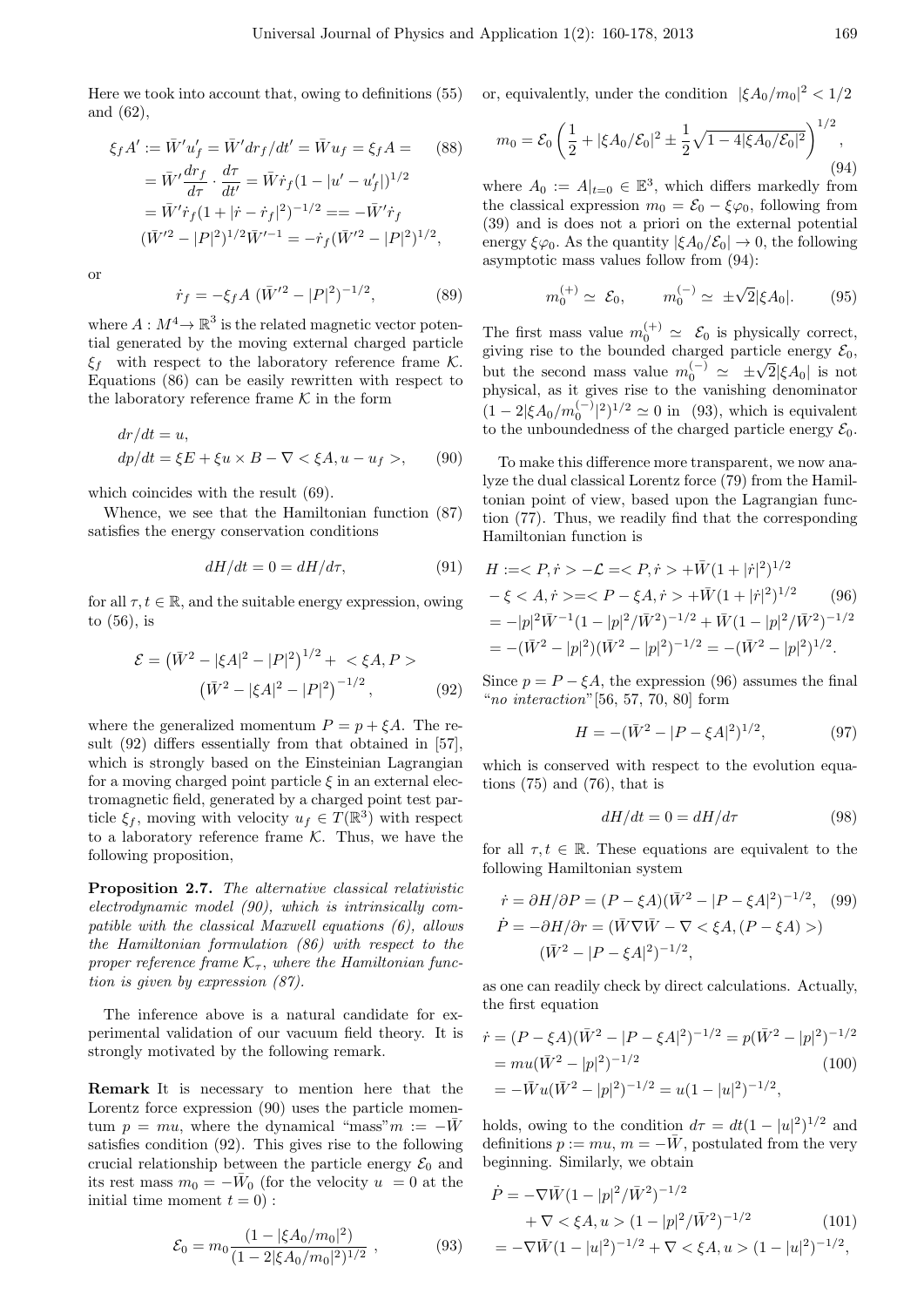or equivalently, the dual Lorentz dynamical expression

$$
dp/dt = \xi E + \xi u \times B, \qquad (102)
$$

exactly coinciding with that of equation (79). This result can be reformulated as follows.

**Proposition 2.8.** *The dual to the classical relativistic electrodynamic model (79) allows the canonical Hamiltonian formulation (99) with respect to the proper reference frame*  $K_{\tau}$ *, where the Hamiltonian function is given by expression (97). Moreover, this formulation circumvents the "mass-potential"energy controversy associated to the classical electrodynamic model based on the classical action functional (34).*

The classical Lorentz force expression (102) and the related conserved energy relationship

$$
\mathcal{E} = (\bar{W}^2 - |P - \xi A|^2)^{1/2} \tag{103}
$$

are characterized by the following remark.

**Remark** If we make use of the modified relativistic Lorentz force expression (102) as an alternative to the classical one of (43), the corresponding charged particle energy relationship (103) gives rise to a different energy expression (for the velocity  $u = 0$  at the initial time moment  $t = 0$ ). Namely, one naturally obtains the physically reasonable Einsteinian mass-energy relationship  $\mathcal{E}_0 = m_0$  instead of the senseless classical expression  $\mathcal{E}_0 = m_0 + \xi \varphi_0$  following from (39), where  $\varphi_0 := \varphi|_{t=0}$ and where the mass parameter  $m_0$  is a constant parameter independent of the external electromagnetic field.

#### **2.4 Comments**

All of the field equations discussed above are canonical Hamiltonian systems with respect to the corresponding physically proper proper reference frames  $K_{\tau}$ , parameterized by the Euclidean coordinates  $(\tau, r) \in \mathbb{E}^4$ . Upon passing to the basic laboratory reference frame *K,* naturally parameterized by the Minkowski coordinates  $(t, r) \in M<sup>4</sup>$ , the related Hamiltonian structure is lost, giving rise to a suitably altered interpretation of the real particle motion. Namely, as was demonstrated above, a least action principle for a charged point particle dynamics makes sense only with respect to the proper proper reference frame  $\mathcal{K}_{\tau}$  as, otherwise, it becomes completely senseless with respect to all other laboratory reference frames. As for the Hamiltonian expressions (82), (87) and (97), one observes that they all depend strongly on the vacuum potential field function  $\bar{W}$  :  $M^4 \rightarrow \mathbb{R}$ , thereby avoiding the mass problem related with the wellknown classical energy expression and pointed out by L. Brillouin [21].

Some comments are also in order concerning the classical relativity principle and how it is applied to real physical phenomena. We have obtained our results using the standard Lorentz transformations of reference frames - relying only on the natural notion of the proper reference frame  $K_{\tau}$  and its suitable parametrization with respect to any other laboratory reference frame *K.* It seems physically reasonable that the true state evolution of a moving charged particle *ξ* is exactly realized

only with respect to its proper proper reference system  $\mathcal{K}_{\tau}$ *.* 

Thus, the only remaining question would be about the physical justification of the corresponding relationship between time parameters of the corresponding laboratory and proper reference frames. The relationship between these reference frames that we have used through is simply expressed as

$$
d\tau = dt(1 - |u|^2)^{1/2},\tag{104}
$$

where  $u := dr/dt \in \mathbb{E}^3$  is the velocity vector with which the proper reference frame  $K_{\tau}$  moves with respect to another arbitrarily chosen reference frame *K.* Expression (104) implies, in particular, that

$$
dt^2 - |dr|^2 = d\tau^2,\t(105)
$$

which is evidently identical to the classical infinitesimal Lorentz invariant. This is not a coincidence, since all our dynamical vacuum field equations were derived in turn [77, 79] from the governing equations of the vacuum potential field function  $W : M^4 \to \mathbb{R}$  in the form

$$
\frac{\partial^2 W}{\partial t^2} - \nabla^2 W = \xi \rho, \ \frac{\partial W}{\partial t} + \langle \nabla, vW \rangle = 0, \n\frac{\partial \rho}{\partial t} + \langle \nabla, v \rho \rangle = 0, \tag{106}
$$

which is *a priori* Lorentz invariant. Here  $\rho \in \mathbb{R}$  is the charge density and  $v := dr/dt$  the associated local velocity of the vacuum field potential evolution. Consequently, the dynamical infinitesimal Lorentz invariant (105) reflects this intrinsic structure of equations (106). If it is rewritten in the following slightly nonstandard Euclidean form:

$$
dt^2 = d\tau^2 + |dr|^2 \tag{107}
$$

it gives rise to a completely different relationship between the reference frames  $K$  and  $K_{\tau}$ , namely

$$
dt = d\tau (1 + |\dot{r}|^2)^{1/2}, \tag{108}
$$

where  $\dot{r} := dr/d\tau$  is the related particle velocity with respect to the proper reference system  $\mathcal{K}_{\tau}$ . Thus, we observe that all our Lagrangian analysis is strongly related to the functional expressions written in these "Euclidean"space-time coordinates and with respect to which the least action principle was applied. So we see that there are two alternatives - the first one is to apply the least action principle to the corresponding Lagrangian functions, expressed in the Minkowski spacetime variables with respect to an arbitrarily chosen reference frame  $K$ , and the second one is to apply the least action principle to the corresponding Lagrangian functions expressed in the Euclidean space-time variables with respect to the proper reference frame  $K_{\tau}$ . But, as it was demonstrated above, the second alternative appeared to be physically reasonable in contrast to the first one, which gives rise to different physically senseless controversies.

The above discussion leads to a slightly amusing but thought-provoking observation: It follows that all of the results of classical special relativity related to the electrodynamics of charged point particles can be obtained (but not in a one-to-one correspondence) using our new reasonable definitions of the dynamical particle mass and the physically motivated least action principle, calculated with respect to the related Euclidean space-time variables specifying the proper reference frame  $K_{\tau}$ .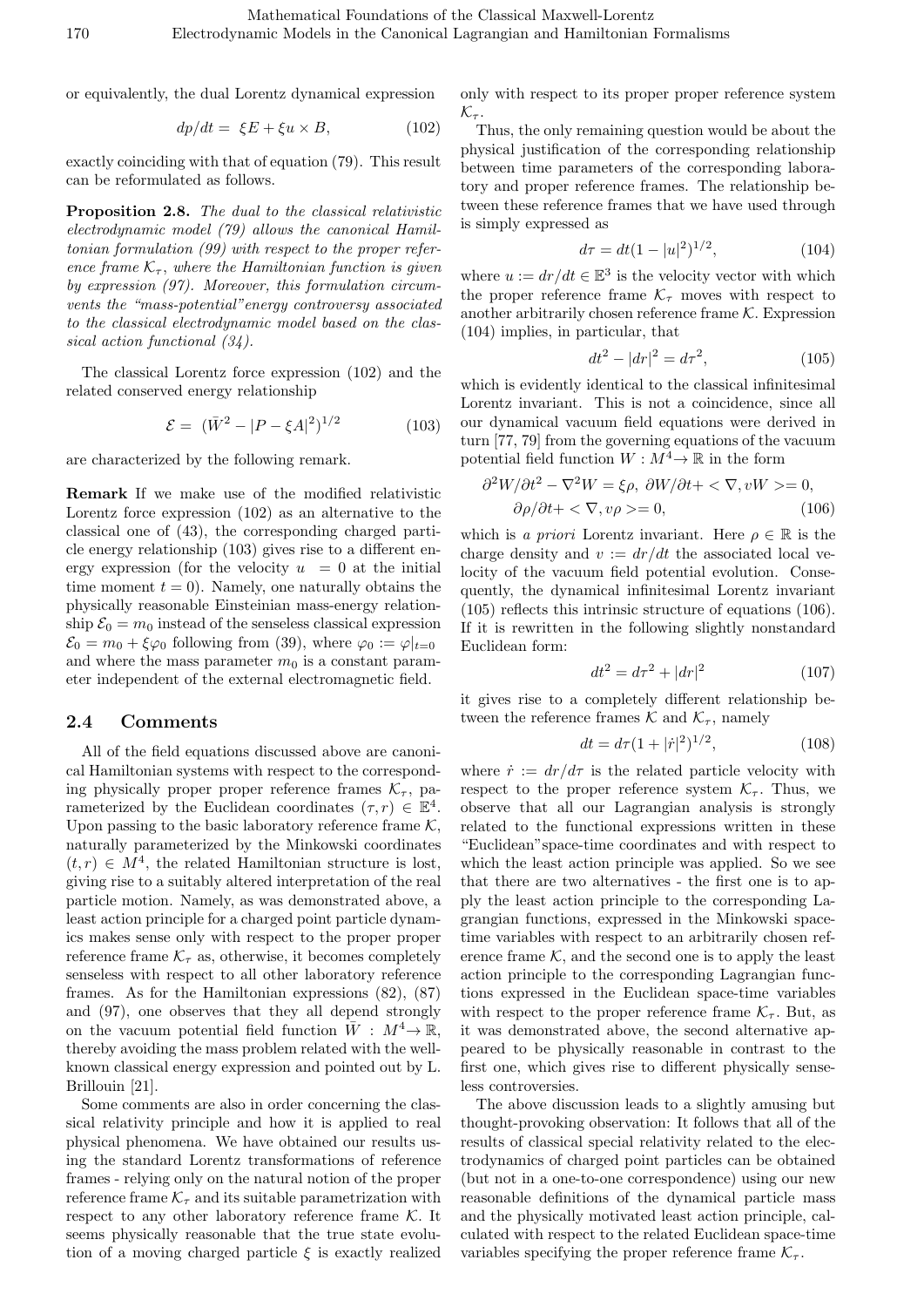# **3 Maxwell's equations and the Lorentz force - Feynman's legacy**

#### **3.1 Problem setting**

In 1948 R. Feynman presented but did not publish [32, 33] a very interesting, in some respects "heretical" , quantum-mechanical derivation of the classical Lorentz force acting on a charged particle under influence of an external electromagnetic field. His result was analyzed by many authors [4, 20, 31, 35, 49, 50, 58, 87, 95] from different points of view, including its relativistic generalization [91]. As this problem is completely classical, we reanalyze Feynman's derivation from the classical Hamiltonian dynamics point of view on the coadjoint space  $T^*(N)$ ,  $N \subset \mathbb{R}^3$ , and construct its nontrivial generalization compatible with results [15, 74, 77] of Section 1, based on a recently devised vacuum field theory approach [78, 79]. Having also obtained the classical Maxwell electromagnetic equations, we supply the complete legacy of Feynman's approach to the Lorentz force derivation and demonstrate its compatibility with the relativistic generalization, presented in Section 2.

Consider a charged point particle moving under an electromagnetic field. For its description, it is convenient to introduce a trivial fiber bundle structure *π*: *M →*  $N, M = N \times G, N \subset \mathbb{R}^3$ , with the abelian structure group  $G := \mathbb{R} \setminus \{0\}$ , equivariantly acting on the canonically symplectic coadjoint space  $T^*(M)$ , and to endow it with a connection one-form  $A: M \rightarrow T^*(M) \times \mathcal{G}$  as

$$
\mathcal{A}(q,g) := g^{-1}(d + \alpha^{(1)}(q)) \ g \tag{109}
$$

on the phase space *M*, where  $d : \Lambda(M) \to \Lambda(M)$  is the usual exterior derivative,  $\alpha^{(1)}: M \to \Lambda^1(N) \otimes \mathcal{G}$  is some smooth mapping,  $q \in N$  and  $g \in G$ . If  $l : T^*(M) \to \mathcal{G}^*$ is the related momentum mapping, one can construct the reduced phase space  $\overline{\mathcal{M}}_{\xi} := l^{-1}(\xi)/G \simeq T^*(N)$ , where  $\xi \in \mathcal{G}^* \simeq \mathbb{R}$  is taken to be fixed and have the reduced symplectic structure

$$
\bar{\omega}_{\xi}^{(2)}(q,p) = \langle dp, \wedge dq > +d < \xi, \alpha^{(1)}(q) > g. \quad (110)
$$

From (110)one readily computes the corresponding Poisson brackets on *T ∗* (*N*):

$$
\{q^{i}, q^{j}\}_{\omega_{\xi}^{(2)}} = 0, \{p_{j}, q^{i}\}_{\omega_{\xi}^{(2)}} = \delta_{j}^{i},
$$

$$
\{p_{i}, p_{j}\}_{\omega_{\xi}^{(2)}} = \xi F_{ji}(q)
$$
(111)

for  $i, j = \overline{1,3}$  with respect to the reference frame  $\mathcal{K}(t, q)$ , characterized by the phase space coordinates  $(q, p) \in T^*(N)$ . If one introduces a new momentum variable  $\tilde{p} := p + \xi A(q)$  on  $T^*(N) \ni (q, p)$ , where  $\alpha^{(1)}(q) :=  \in T^*_q(N)$ , it is easy to verify that  $\bar{\omega}_\xi^{(2)} \rightarrow \tilde{\omega}_\xi^{(2)}$  $\tilde{\mathcal{L}}_{\xi}^{(2)} := \langle d\tilde{p}, \wedge dq \rangle$ , giving rise to the following "minimal interaction" canonical Poisson brackets:

$$
\{q^{i},q^{j}\}_{\tilde{\omega}_{\xi}^{(2)}}=0, \ \{\tilde{p}_{j},q^{i}\}_{\tilde{\omega}_{\xi}^{(2)}}=\delta_{j}^{i}, \ \{\tilde{p}_{i},\tilde{p}_{j}\}_{\tilde{\omega}_{\xi}^{(2)}}=0
$$
\n(112)

for  $i, j = \overline{1,3}$  with respect to the reference frame  $\mathcal{K}_f(t, q - q_f)$ , characterized by the phase space coordinates  $(q, \tilde{p}) \in T^*(N)$ , if and only if the Maxwell field

equations

$$
\partial F_{ij}/\partial q_k + \partial F_{jk}/\partial q_i + \partial F_{ki}/\partial q_j = 0 \tag{113}
$$

are satisfied on *N* for all  $i, j, k = \overline{1,3}$  with the curvature tensor  $F_{ij}(q) := \partial A_j / \partial q^i - \partial A_i / \partial q^j$ ,  $i, j = \overline{1, 3}, q \in N$ .

### **3.2 Lorentz force and Maxwell's equations: Lagrangian analysis**

The Poisson structure (112) makes it possible to describe a charged particle  $\xi \in \mathbb{R}$  at point  $q \in N$  $\mathbb{R}^3$  moving with velocity  $dq/dt := u \in T_q(N)$  with respect to the laboratory reference frame  $\mathcal{K}(t, q)$ , specified by coordinates  $(t, q) \in M^4$ , under the electromagnetic influence of an external charged particle  $\xi_f \in \mathbb{R}$  at point  $q_f \in N \subset \mathbb{R}^3$  and moving with respect to the same reference frame  $\mathcal{K}(t,q)$  with velocity  $dq_f/dt$  :=  $u_f \in T_{q_f}(N)$ . Consider a new shifted reference frame  $\mathcal{K}'_f(t', q - q_f)$  moving with respect to the reference frame  $\mathcal{K}(t,q)$  with velocity  $u_f$ . With respect to the reference frame  $\mathcal{K}'_f(t', q - q_f)$ , specified by coordinates  $(t', q - q_f) \in$  $M<sup>4</sup>$ , the charged point particle  $\xi$  moves with velocity  $u' - u'_{f} := dr/dt' - dr_{f}/dt' \in T_{q-q_{f}}(N)$  and the charged particle  $\xi$ <sup>*f*</sup> remains rest. Then one can express the standard *classical Lagrangian function* of the charged particle  $\xi$  with a mass  $m' \in \mathbb{R}_+$  subject to the reference frame  $\mathcal{K}'_f(t', q - q_f)$  as

$$
\mathcal{L}_f(q, u') = \frac{m'}{2}|u' - u'_f|^2 - \xi \varphi', \tag{114}
$$

and the suitably Lorentz transformed scalar potential  $\varphi' = \varphi/(1 + |u'_{f}|^2) \in C^2(N; \mathbb{R})$  is the corresponding potential energy with respect to the reference frame  $\mathcal{K}'_f(t', q - q_f)$ . On the other hand, owing to (114) and the Poisson brackets (112) the following equality for the charged particle *ξ canonical momentum* with respect to the reference frame  $\mathcal{K}'_f(t', q - q_f)$  holds:

$$
\tilde{p}' := p' + \xi A'(q) = \partial \mathcal{L}_f(q, u') / \partial u', \qquad (115)
$$

or, equivalently,

$$
p' + \xi A'(q) = m'(u' - u'_f), \tag{116}
$$

expressed in the units when the light speed  $c = 1$ . Taking into account that the charged particle  $\xi$  momentum with respect to the reference frame  $\mathcal{K}(t,q)$  is  $p' := m'u' \in$  $T_q(N)$ , one can easily obtain from (116) the important relationship

$$
\xi A'(q) = -m'u'_f \tag{117}
$$

for the vector potential  $A \in C^2(N; \mathbb{E}^3)$ , which was obtained in [78, 79, 82] and described before in Section 2. Now from (114) and (117) one finds the following Lagrangian equation:

$$
\frac{d}{dt'}[p' + \xi A'(q)] = \partial \mathcal{L}_f(q, u')/\partial q = -\xi \nabla \varphi', \qquad (118)
$$

obtained with respect to the shifted reference frame  $\mathcal{K}'_f(t', q - q_f)$  in [78, 79] and giving rise, as the result of the obvious relationships  $p' = p$ ,  $A' = A$ , to the charged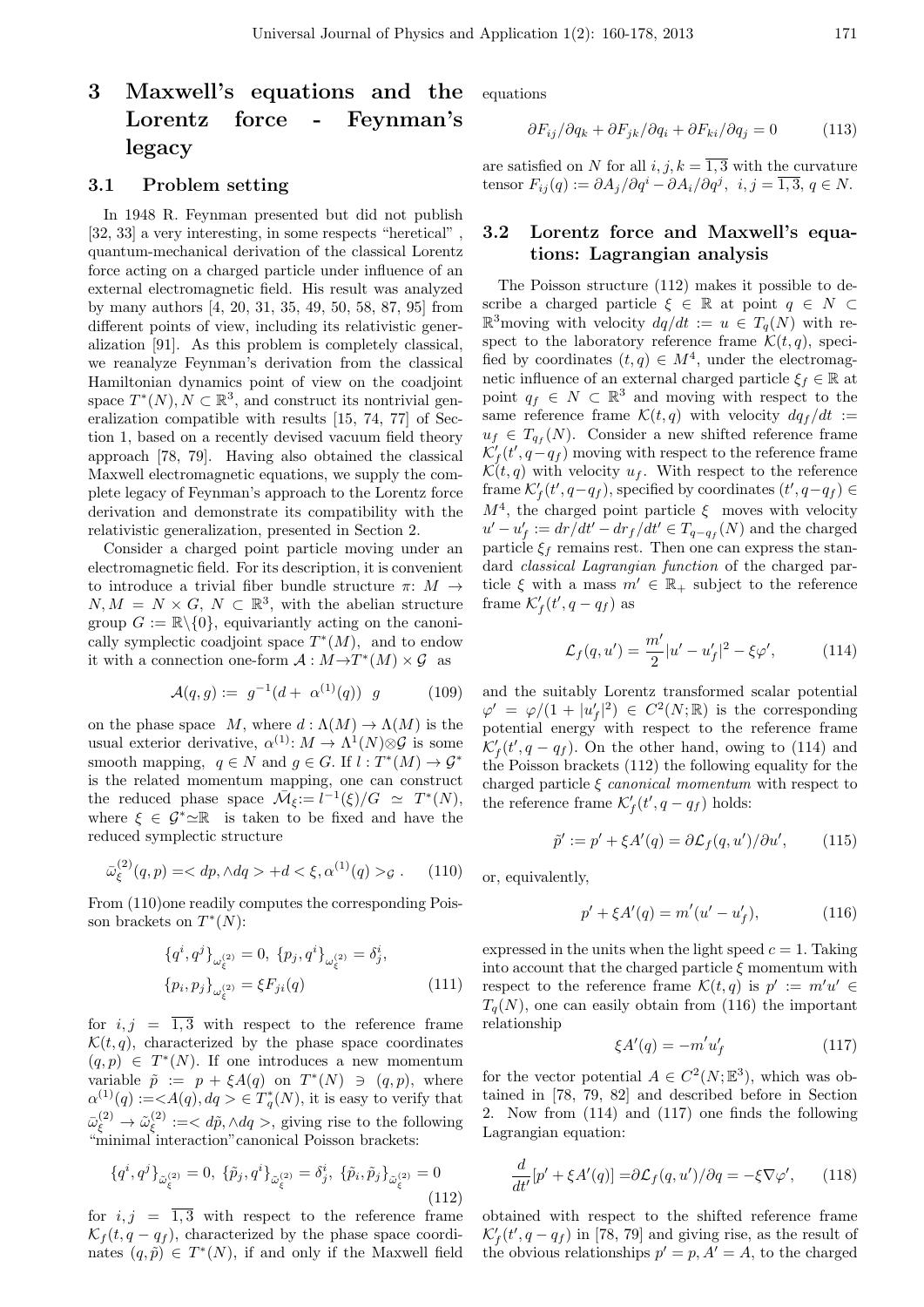point particle *ξ* dynamics

$$
dp/dt = -\xi \partial A/\partial t - \xi \nabla \varphi (1 - |u_f|^2) - \xi < u, \nabla > A
$$
\n
$$
= -\xi \partial A/\partial t - \xi \nabla \varphi - \xi < u, \nabla > A + \xi \nabla < u, A > -\xi \nabla < u - u_f, A > = -\xi (\partial A/\partial t + \nabla \varphi)
$$
\n
$$
+ \xi u \times (\nabla \times A) - \xi \nabla < u - u_f, A > \tag{119}
$$

with respect to the laboratory reference frame  $\mathcal{K}(t, q)$ . Using (119), we now obtain the modified Lorentz type force

$$
dp/dt = \xi E + \xi u \times B - \xi \nabla < u - u_f, A >, \tag{120}
$$

where

$$
E := -\partial A/\partial t - \nabla \varphi, \quad B := \nabla \times A. \tag{121}
$$

Thus, we have obtained above a slightly modified, comparing with the classical [26, 37, 51, 57], Lorentz force

$$
dp/dt = \xi E + \xi u \times B,\tag{122}
$$

expression differing by the gradient component

$$
F_c := -\xi \nabla < u - u_f, A > . \tag{123}
$$

Observe that the modified Lorentz force expression (120) can be naturally generalized to the relativistic case by taking into account that the standard [62] Lorenz condition

$$
\frac{\partial \varphi}{\partial t} + \langle \nabla, A \rangle = 0 \tag{124}
$$

is imposed on the electromagnetic potential  $(\varphi, A) \in$  $C^2(N; M^4)$ .

More specifically, from (121) one sees that the Lorentz invariant field equation

$$
\frac{\partial^2 \varphi}{\partial t^2} - \Delta \varphi = \rho_f, \qquad (125)
$$

where  $\rho_f: N \to \mathcal{D}'(N)$  is a generalized density function of the external charge distribution  $\xi_f$ . Now it follows directly from [78, 79] that we can easily find from  $(125)$ and the charge conservation law

$$
\partial \rho_f / \partial t + \langle \nabla, J_f \rangle = 0 \tag{126}
$$

the next *Lorentz invariant* equation for the vector potential  $A \in C^2(N; \mathbb{E}^3)$ :

$$
\partial^2 A / \partial t^2 - \Delta A = J_f. \tag{127}
$$

Moreover, relationships (121),(125) and (127) imply that the true classical Maxwell equations

$$
\nabla \times E = -\partial B/\partial t, \ \nabla \times B = \partial E/\partial t + J_f,
$$
  

$$
\langle \nabla, E \rangle = \rho_f, \ \langle \nabla, B \rangle = 0 \tag{128}
$$

on the electromagnetic field  $(E, B) \in C^2(N; \mathbb{E}^3 \times \mathbb{E}^3)$ .

Consider now the Lorenz condition (124) and observe that it is equivalent to the local conservation law

$$
\frac{d}{dt} \int_{\Omega_t} W d^3 q = 0,\tag{129}
$$

which gives rise to the important relationship for the magnetic potential  $A \in C^2(N; \mathbb{E}^3)$ 

$$
A = u_f \varphi \tag{130}
$$

with respect to the laboratory reference frame  $\mathcal{K}(t, q)$ , where  $\Omega_t \subset N$  is any open domain with smooth boundary  $\partial\Omega_t$ , moving together with the charge distribution  $\xi$ <sup>*f*</sup> in the domain  $N \subset \mathbb{R}^3$  with the corresponding velocity  $u'_{f}$ . Taking into account (117), one can find the expression for our charged particle *ξ* "*inertial*" mass:

$$
m = -\bar{W}, \quad \bar{W} := \xi \varphi, \tag{131}
$$

coinciding with that obtained in [78, 79, 82], where we denoted by  $\overline{W} \in C^2(N; \mathbb{R})$  the corresponding potential energy of the charged point particle *ξ.*

### **3.3 Modified least action principle: Hamiltonian analysis**

Using the representations (130) and (131) one can rewrite the determining Lagrangian equation (118) with respect to the shifted reference frame  $\mathcal{K}'_f(t', q_f)$  as

$$
\frac{d}{dt'}[-\bar{W}'(u'-u'_f)]=-\nabla\bar{W}',\qquad(132)
$$

which is reduced to the Lorentz force expression (120) calculated with respect to the laboratory reference frame  $\mathcal{K}(t,q)$ :

$$
dp/dt = \xi E + \xi u \times B - \xi \nabla < u - u_f, A >, \tag{133}
$$

where, as before,

$$
E := -\partial A/\partial t - \nabla \varphi, \quad B := \nabla \times A. \quad (134)
$$

**Remark** It is interesting to note here that equation (133) does not allow the Lagrangian representation with respect to the reference frame  $\mathcal{K}(t, q)$  in contrast to that of equation (132) which is equivalent to (118).

The remark above is a challenging source of our further analysis concerning the direct relativistic generalization of the modified Lorentz force (120). Namely, the following proposition holds.

**Proposition 3.1.** *The Lorentz force (120) in the case when the charged point particle ξ momentum is defined, owing to (131), as*  $p = -\overline{W}u$ . And it is the exact rel*ativistic expression allowing the Lagrangian representation of the charged particle ξ dynamics with respect to the proper reference frame*  $K_{\tau}(\tau, q-q_f)$ *, related to the shifted reference frame*  $K'_{f}(t', q - q_{f})$  *by means of the classical relativistic proper time infinitesimal transformation:*

$$
dt' = d\tau (1 + |u' - u'_f|^2)^{1/2}, \tag{135}
$$

*where*  $\tau \in \mathbb{R}$  *is the proper time parameter in the proper reference frame*  $K_{\tau}(\tau, q - q_f)$ *.* 

*Proof.* Take the following action functional with respect to the charged point particle *ξ* proper reference frame  $\mathcal{K}_{\tau}(\tau, q - q_f)$ :

$$
S^{(\tau)} := -\int_{t_1(\tau_1)}^{t_2(\tau_2)} \bar{W}' dt' = \int_{\tau_1}^{\tau_2} \bar{W}' (1 + |u' - u'_f|^2)^{1/2} d\tau,
$$
\n(136)

where the proper temporal values  $\tau_1, \tau_2 \in \mathbb{R}$  are considered, in the spirit of Feynman [37], to be fixed in contrast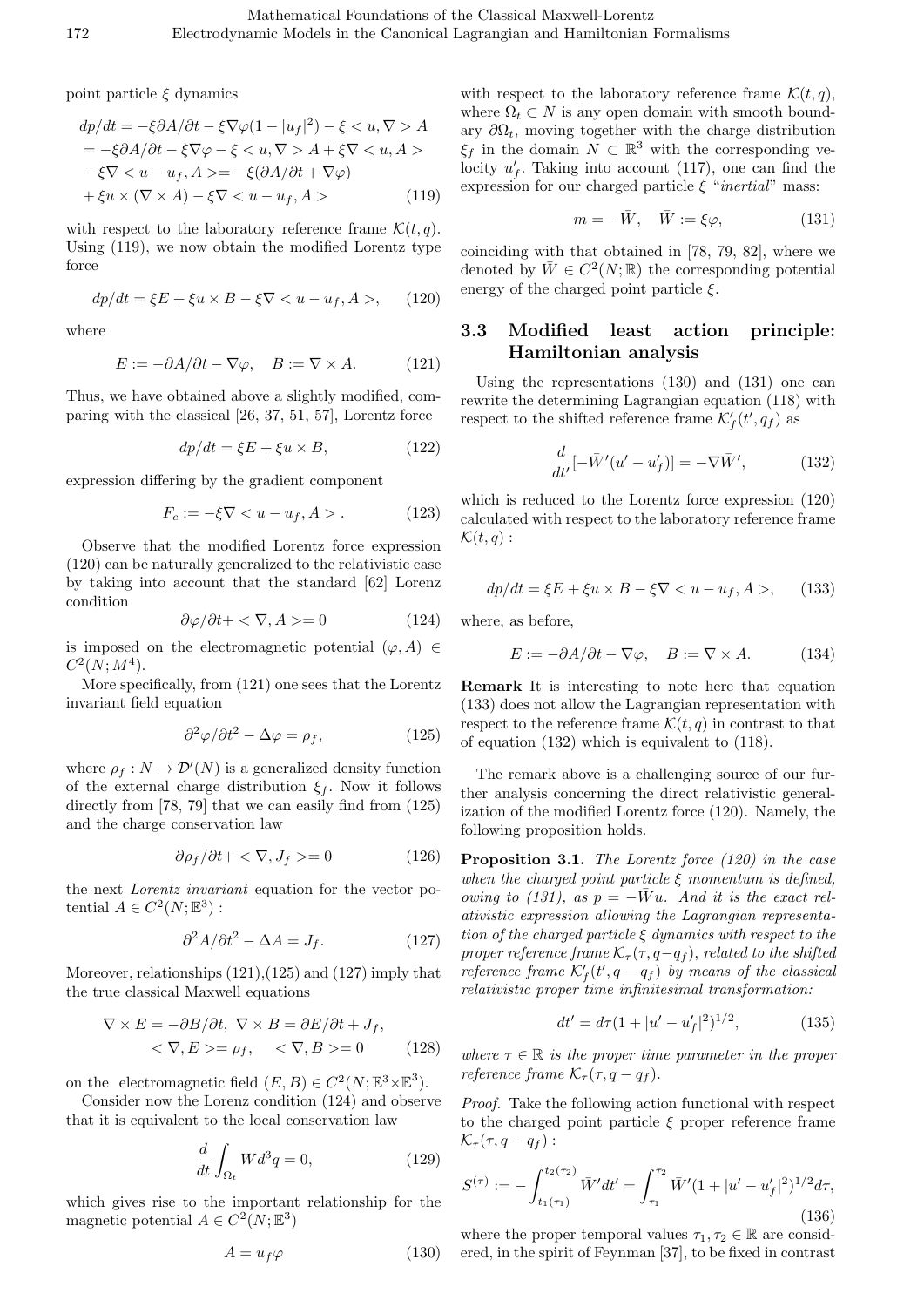to the temporal parameters  $t_2(\tau_2), t_2(\tau_2) \in \mathbb{R}$  depending, owing to (135), on the charged particle *ξ* trajectory in the phase space  $M^4$ . The least action condition

$$
\delta S^{(\tau)} = 0, \delta q(\tau_1) = 0 = \delta q(\tau_2), \tag{137}
$$

applied to (136) yields the dynamical equation (132), which is simultaneously equivalent to the relativistic Lorentz force expression (120) with respect to the laboratory reference frame  $\mathcal{K}(t,q)$ . This completes the proof.  $\Box$ 

Making use of the relationships between the reference frames  $\mathcal{K}(t, q)$  and  $\mathcal{K}_{\tau}(\tau, q-q_f)$  when the external charge particle velocity  $u_f = 0$ , we can easily derive the following corollary.

**Corollary 3.2.** Let the external charge point  $e_f$  be in *rest, that is the velocity*  $u_f = 0$ *. Then equation (132) reduces to*

$$
\frac{d}{dt}(-\bar{W}u) = -\nabla \bar{W},\qquad(138)
$$

*allowing the following conservation law:*

$$
H_0 = \bar{W}(1 - |u|^2)^{1/2} = -(\bar{W}^2 - |p|^2)^{1/2}.
$$
 (139)

*Moreover, equation (138) is Hamiltonian with respect to the canonical Poisson structure (112), with Hamiltonian function (139) and the proper reference frame*  $K_r(\tau, q)$ :

$$
dq/d\tau := \partial H_0/\partial p = p(\overline{W}^2 - |p|^2)^{-1/2}
$$
  

$$
dp/d\tau := -\partial H_0/\partial q = -\overline{W}(\overline{W}^2 - |p|^2)^{-1/2}\nabla \overline{W},
$$

*which implies*

$$
dq/dt = -p\bar{W}^{-1},
$$
  
\n
$$
dp/dt = -\nabla \bar{W}.
$$
\n(140)

*In addition, if we define the rest particle mass*  $m_0 :=$  $-F$ <sub>*H*</sub> $|u=0$ *, the "inertial" particle mass quantity*  $m \in \mathbb{R}$ *takes the well-known classical relativistic form*

$$
m = -\bar{W} = m_0 (1 - |u|^2)^{-1/2}, \qquad (141)
$$

*depending on the particle velocity*  $u \in \mathbb{R}^3$ .

For the general case of equation (132), results analogous to the above hold, such as those described in part in Section 2. We need only mention that the induced Hamiltonian structure of the general equation (132) results naturally from its least action representation (136) and (137) with respect to the proper reference frame  $\mathcal{K}_{\tau}(\tau,q)$ .

#### **3.3.1 Comments**

In Section 3 we have demonstrated the complete legacy of the Feynman's approach to the Lorentz force based derivation of Maxwell's electromagnetic field equations. Moreover, we succeeded in finding the exact relationship between Feynman's approach and the vacuum field approach of Section 2, devised in [78, 79]. Thus, the results obtained present a strong argument for the vacuum field theory approach, based upon which one can simultaneously describe the physical phenomena both of electromagnetic and gravity origins. The latter is physically based on the particle "inertial"mass expression (131), naturally following from Feynman's approach to the Lorentz force derivation and from vacuum field theory.

# **4 Modified Lorentz force and charge radiation: vacuum field theory approach**

#### **4.1 Introductory setting**

Maxwell's equations is one of the fundamental theories of physics known to allow two main forms of representations: either by means of the electric and magnetic fields or potentials. The latter were mainly considered as a mathematically motivated representation useful for different applications but having no physical significance.

That the situation is not so simple and the evidence that the magnetic potential possesses physical properties was doubtless, was understood by the physics community when Y. Aharonov and D. Bohm [2] formulated their "paradox"concerning the measurement of a magnetic field outside a separated region where it vanishes. Later similar effects were also revealed in the superconductivity theory of Josephson media. As the existence of any electromagnetic field in an ambient space can be tested only through its interaction with electric charges, their dynamical behavior, being of great importance, was studied at length by M. Faraday, A. Ampère and H. Lorentz subject to its classical second Newton law form. Namely, the classical Lorentz force

$$
dp/dt = \xi E + \xi \frac{u}{c} \times B \tag{142}
$$

was derived, where *E* and  $B \in \mathbb{E}^3$  are, respectively, electric and magnetic fields, acting on a point charged particle  $\xi \in \mathbb{R}$ , possessing the momentum  $p = mu$ , where  $m \in \mathbb{R}_+$  is the observed particle mass and  $u \in T(\mathbb{R}^3)$  is its velocity, measured with respect to a suitably chosen laboratory reference frame *K.*

That the Lorentz force (142) is not a completely satisfactory expression was known to Lorentz himself. The nonuniform Maxwell equations also describe the electromagnetic fields radiated by any accelerated charged particle, easily seen from expressions for the Lienard– Wiechert electromagnetic four-potential  $(\varphi, A) : M^4 \to$  $T^*(M^4)$ , related to the electromagnetic fields by means of the well-known [26, 51, 57] relationships

$$
E := -\nabla \varphi - \frac{1}{c} \frac{\partial A}{\partial t}, B := \nabla \times A. \quad (143)
$$

This fact had inspired many physicists to "improve "the classical Lorentz force expression (142) and its modification was then suggested by G.A. Shott [85] and later by M. Abraham and P.A.M. Dirac (see [26, 51]), who found the so-called classical "radiation reaction "force due to the self-interaction of a charged particle with charge  $\xi \in \mathbb{R}$  equals

$$
\frac{dp}{dt} = \xi E + \xi \frac{u}{c} \times B + \frac{2\xi^2}{3c^3} \frac{d^2u}{dt^2}.
$$
 (144)

The additional self-reaction force expression

$$
F_r := \frac{2\xi^2}{3c^3} \frac{d^2u}{dt^2},\tag{145}
$$

depending on the particle acceleration led right away to many questions concerning its physical meaning, since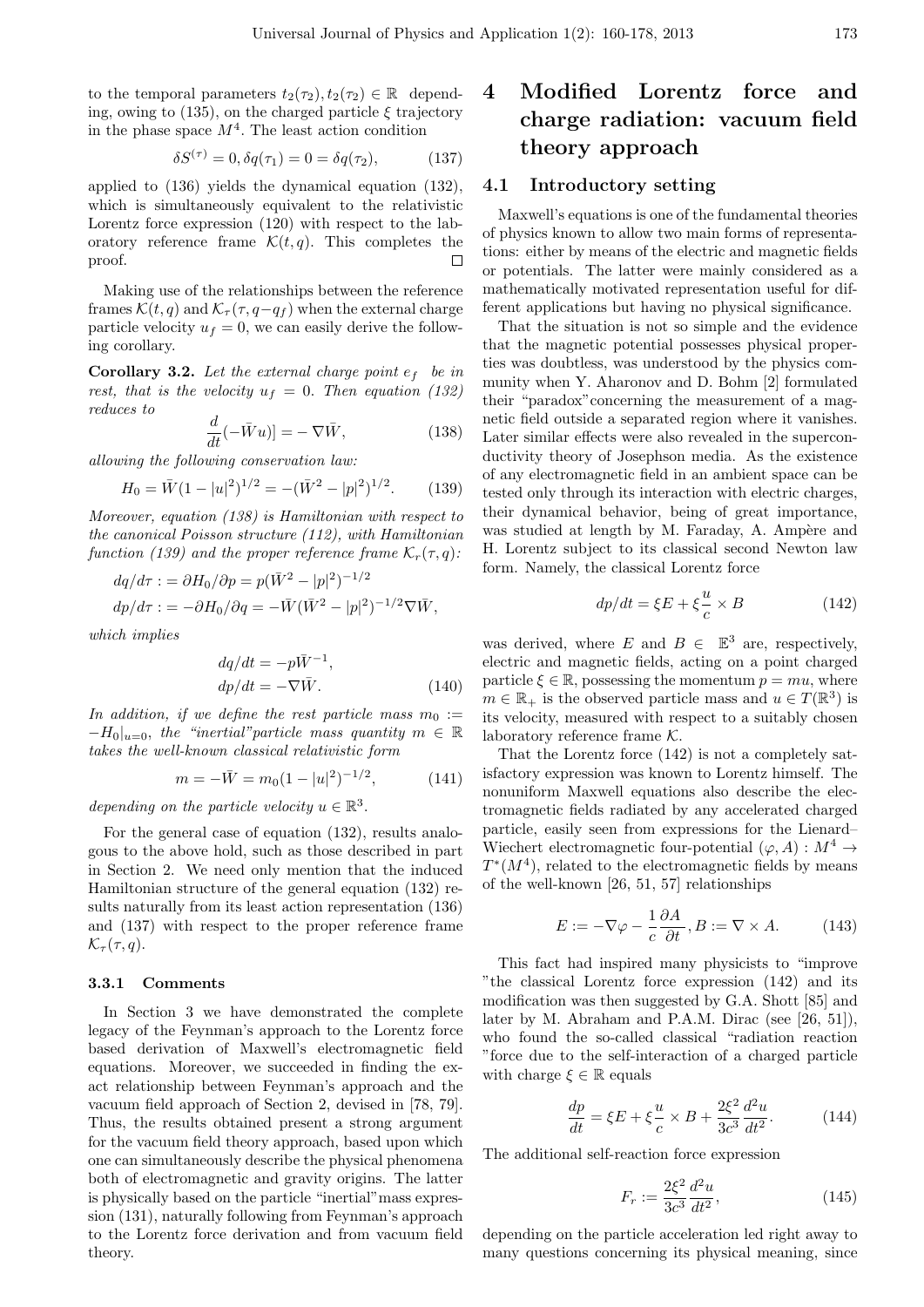for instance, a uniformly accelerated charged particle, owing to the expression (144), experiences no radiation reaction, contradicting the fact that any accelerated charged particle always radiates electromagnetic waves. This "paradox"was a challenging problem during the twentieth century [17, 27, 51, 72, 85] and still remains to be completely explained [64, 65, 83]. As there exist different approaches to explaining this reaction radiation phenomenon, we mention here only such popular ones as the Wheeler–Feynman [98] "absorber radiation"theory, based on a very sophisticated elaboration of the retarded and advanced solutions to the nonuniform Maxwell equations, the vacuum Casimir effect approach devised in [68, 86], and the construction of Teitelboim [92] which extensively exploits the intrinsic structure of the electromagnetic energy tensor subject to the advanced and retarded solutions to the nonuniform Maxwell equations.

It is also worth of mentioning here the deep development of Teitelboim's theory devised recently in [54, 88] and applied to the non-abelian Yang–Mills equations, naturally generalizing the classical Maxwell equations. Nevertheless, all of these explanations prove to be somewhat unsatisfactory from the modern physics of view. In view of this, we will reanalyze once more the structure of the "radiative" Lorentz type force (144) from the vacuum field theory approach of Section 2 and show that this force allows some natural slight modification.

## **4.2 Radiation reaction force: vacuumfield theory approach**

Here, we develop further our vacuum field theory approach devised in [15, 78, 77, 79] for the electromagnetic Maxwell and Lorentz electron theories and show that it is in complete agreement with the classical results and even more; it allows some nontrivial generalizations, which may have important physical applications. It will be also shown that the closely related electron mass problem can be satisfactorily explained in the context of this vacuum field theory approach and the spatial electron structure assumption.

The modified Lorentz force acting on a particle of charge  $\xi \in \mathbb{R}$  exerted by a charged particle  $\xi_f \in \mathbb{R}$  moving with velocity  $u_f \in T(\mathbb{E}^3)$  was derived in Section 2 and equals

$$
dp/dt = -\xi E + \xi \frac{u}{c} \times B - \nabla < A, u - u_f >,\tag{146}
$$

where  $(\varphi, A) \in T^*(M^4)$  is the external electromagnetic potential calculated with respect to a fixed laboratory reference frame  $K$ . To take into account the selfinteraction of this particle, we make use of a spatially distributed charge density  $\rho : M^4 \to \mathbb{R}$  satisfying the condition

$$
\xi = \int_{\mathbb{R}^3} \rho(t, r) d^3 r \tag{147}
$$

for all  $t \in \mathbb{R}$  for this laboratory reference frame  $K$  with coordinates  $(t, r) \in M^4$ . Then, owing to 146 and the reasoning from Section 2, the self-interacting force of this spatially structured charge  $\xi \in \mathbb{R}$  can be expressed with respect to this laboratory reference frame  $K$  in the following equivalent form:

$$
dp/dt := F_s = -\frac{1}{c} \frac{d}{dt} \left[ \int_{\mathbb{E}^3} d^3r \rho(t, r) A_s(t, r) \right] - \int_{\mathbb{E}^3} d^3r \rho(t, r) \nabla \varphi_s(t, r) \left( 1 - |u/c|^2 \right), \tag{148}
$$

where

$$
\varphi_s(t,r) = \int_{\mathbb{E}^3} \frac{\rho(t',r')|_{ret} d^3r'}{|r-r'|},
$$
  
\n
$$
A_s(t,r) = \frac{1}{c} \int_{\mathbb{E}^3} \frac{u(t')\rho(t',r')|_{ret} d^3r'}{|r-r'|},
$$
\n(149)

are the well-known retarded Lienard-Wiechert potentials, which should be calculated at the retarded time parameter  $t' := t - |r - r'| / c \in \mathbb{R}$ . Also taking into account the continuity equation

$$
\partial \rho / \partial t + \langle \nabla, J \rangle = 0 \tag{150}
$$

for the spatially distributed charge density  $\rho : M^4 \to \mathbb{R}$ and current  $J = \rho u : M^4 \to \mathbb{E}^3$  and the Taylor expansions for retarded potentials (149)

$$
\varphi_s(t,r) = \sum_{n \in \mathbb{Z}_+} \frac{\partial^n}{\partial t^n} \int_{\mathbb{E}^3} \frac{(-|r-r'|)^n}{c^n n!} \frac{\rho(t,r')d^3r'}{|r-r'|},
$$

$$
A_s(t,r) = \sum_{n \in \mathbb{Z}_+} \frac{\partial^n}{\partial t^n} \int_{\mathbb{E}^3} \frac{(-|r-r'|)^n}{c^n n!} \frac{J(t,r')d^3r'}{|r-r'|}, \tag{151}
$$

from (148) and (151), assuming a spherical charge distribution,  $|u|/c \ll 1$  and small acceleration, followed by calculations similar to those of [51, 64], one obtains

$$
F_{s} = \sum_{n \in \mathbb{Z}_{+}} \frac{(-1)^{n}}{n!c^{n+2}} (1 - |u/c|^{2}) \int_{\mathbb{E}^{3}} d^{3}r \rho(t, r)
$$
  
\n
$$
\int_{\mathbb{E}^{3}} d^{3}r'|r - r'|^{n-1} \frac{\partial^{n+1}}{\partial t^{n+1}} \left( \frac{J(t, r')}{n+2} + \frac{(n-1)J(t, r')}{3(n+2)} \right)
$$
  
\n
$$
+ \frac{d}{dt} \left[ \sum_{m \in \mathbb{Z}_{+}} \frac{(-1)^{m+1}}{m!c^{m}} \int_{\mathbb{E}^{3}} d^{3}r \rho(t, r) \right]
$$
  
\n
$$
= \sum_{n \in \mathbb{Z}_{+}} \frac{(-1)^{n+1}}{n!c^{n+2}} (1 - |u/c|^{2}) \int_{\mathbb{E}^{3}} d^{3}r \rho(t, r)
$$
  
\n
$$
\int_{\mathbb{E}^{3}} d^{3}r'|r - r'|^{n-1} \frac{\partial^{n+1}}{\partial t^{n+1}} J(t, r')
$$
  
\n
$$
+ \frac{d}{dt} \left[ \sum_{m \in \mathbb{Z}_{+}} \frac{(-1)^{m+1}}{m!c^{m}} \int_{\mathbb{E}^{3}} d^{3}r \rho(t, r) \right]
$$
  
\n
$$
= \sum_{m \in \mathbb{Z}_{+}} \frac{(-1)^{m+1}}{m!c^{m}} \int_{\mathbb{E}^{3}} d^{3}r \rho(t, r)
$$
  
\n
$$
\int_{\mathbb{E}^{3}} d^{3}r' \frac{|r-r'|^{m+1}}{m!c^{m+2}} \int_{\mathbb{E}^{3}} d^{3}r \rho(t, r) (1 - |u/c|^{2})
$$
  
\n
$$
\int_{\mathbb{E}^{3}} d^{3}r'|r - r'|^{n-1} \frac{\partial^{n+1}}{\partial t^{n+1}} J(t, r')
$$
  
\n
$$
+ \frac{d}{dt} \left[ \sum_{m \in \mathbb{Z}_{+}} \frac{(-1)^{m+1}}{m!c^{m}} \int_{\mathbb{E}^{3}} d^{3}r \rho(t, r) \right]
$$
  
\n

The relationship above can be rewritten, owing to the charge continuity equation (150), gives rise to the radi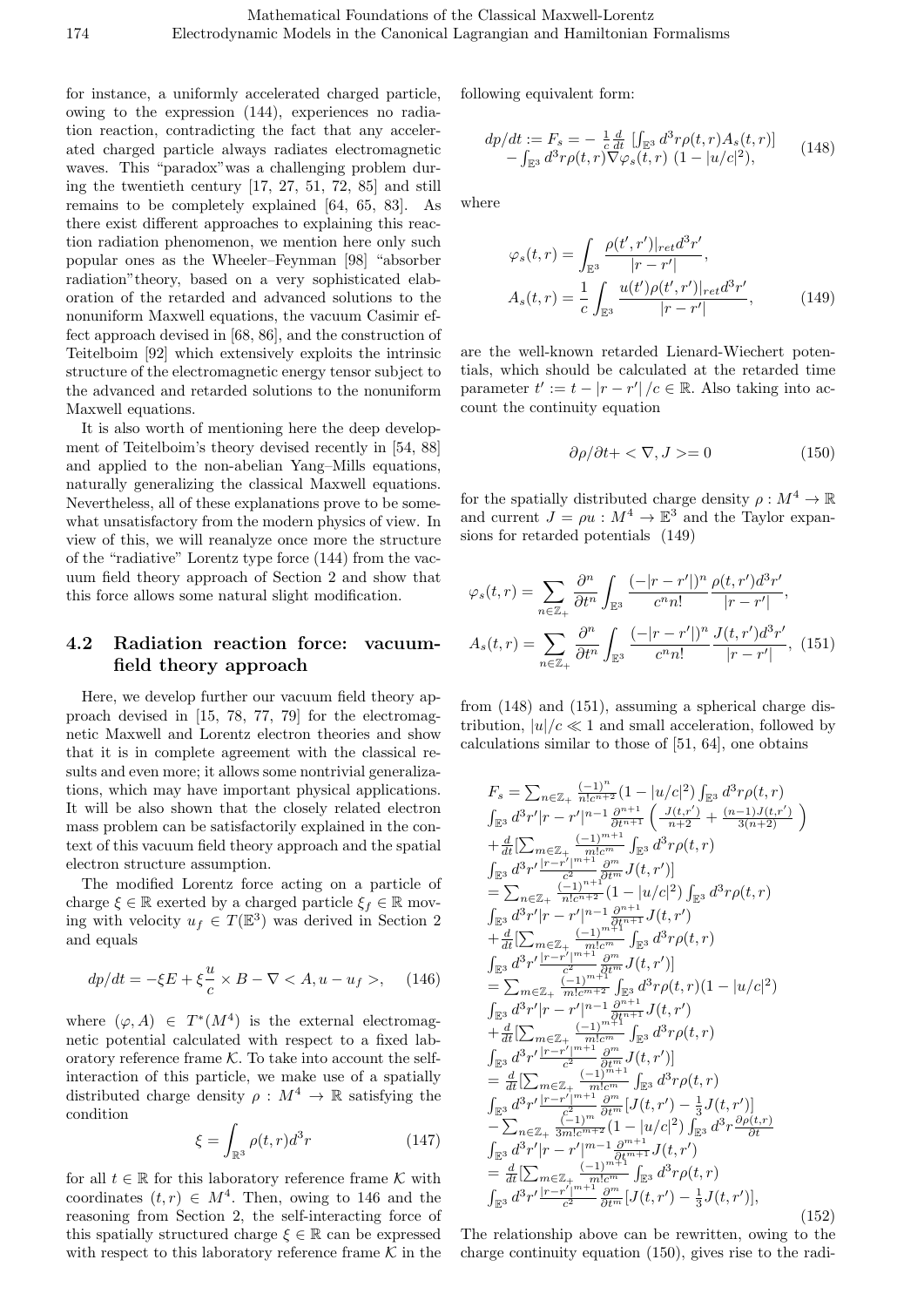ation force expression

$$
F_s = \sum_{n \in \mathbb{Z}_+} \frac{(-1)^n}{n!c^{n+2}} (1 - |u/c|^2) \int_{\mathbb{E}^3} d^3r \rho(t, r)
$$
  
\n
$$
\int_{\mathbb{E}^3} d^3r'|r - r'|^{n-1} \frac{\partial^{n+1}}{\partial t^{n+1}} \left( \frac{J(t, r')}{n+2} + \frac{n-1}{n+2} \frac{ (r-r')}{|r-r'|^2} \right)
$$
  
\n
$$
+ \frac{d}{dt} \left[ \sum_{m \in \mathbb{Z}_+} \frac{(-1)^{m+1}}{m!c^m} \int_{\mathbb{E}^3} d^3r \rho(t, r) \right]
$$
  
\n
$$
\int_{\mathbb{E}^3} d^3r' \frac{|r-r'|^{m+1}}{c^2} \frac{\partial^m}{\partial t^m} J(t, r') \right]
$$
  
\n
$$
= \sum_{n \in \mathbb{Z}_+} \frac{(-1)^{n+1}}{n!c^{n+2}} (1 - |u/c|^2) \int_{\mathbb{E}^3} d^3r \rho(t, r)
$$
  
\n
$$
\int_{\mathbb{E}^3} d^3r'|r - r'|^{n-1} \frac{\partial^{n+1}}{\partial t^{n+1}} \left( \frac{J(t, r')}{n+2} + \frac{n-1}{n+2} \frac{|r-r', u|^2 J(t, r')}{|r-r'|^2 |u|^2} \right)
$$
  
\n
$$
+ \frac{d}{dt} \left[ \sum_{m \in \mathbb{Z}_+} \frac{(-1)^{m+1}}{c^2} \int_{\mathbb{B}^3} d^3r \rho(t, r) \right]
$$
  
\n
$$
\int_{\mathbb{E}^3} d^3r' \frac{|r-r'|^{m+1}}{c^2} \frac{\partial^m}{\partial t^m} J(t, r') \right].
$$
  
\n(153)

Applying to (4.2) the rotational symmetry property for calculation of the internal integral, one easily obtains

$$
F_s = \sum_{n \in \mathbb{Z}_+} \frac{(-1)^n}{n!c^{n+2}} (1 - |u/c|^2) \int_{\mathbb{E}^3} d^3r \rho(t, r)
$$
  
\n
$$
\int_{\mathbb{E}^3} d^3r'|r - r'|^{n-1} \frac{\partial^{n+1}}{\partial t^{n+1}} \left( \frac{J(t, r')}{n+2} + \frac{(n-1)J(t, r')}{3(n+2)} \right)
$$
  
\n
$$
+ \frac{d}{dt} \left[ \sum_{m \in \mathbb{Z}_+} \frac{(-1)^{m+1}}{m!c^m} \int_{\mathbb{E}^3} d^3r \rho(t, r) \right]
$$
  
\n
$$
\int_{\mathbb{E}^3} d^3r' \frac{|r - r'|^{m+1}}{c^2} \frac{\partial^m}{\partial t^m} J(t, r')|
$$
  
\n
$$
= \sum_{n \in \mathbb{Z}_+} \frac{(-1)^n}{3n!c^{n+2}} (1 - |u|^2) \int_{\mathbb{E}^3} d^3r \rho(t, r)
$$
  
\n
$$
\int_{\mathbb{E}^3} d^3r'|r - r'|^{n-1} \frac{\partial^{n+1}}{\partial t^{n+1}} J(t, r')
$$
  
\n
$$
+ \frac{d}{dt} \left[ \sum_{m \in \mathbb{Z}_+} \frac{(-1)^{m+1}}{m!c^m} \int_{\mathbb{E}^3} d^3r \rho(t, r)
$$
  
\n
$$
\int_{\mathbb{E}^3} d^3r' \frac{|r - r'|^{m+1}}{c^2} \frac{\partial^m}{\partial t^m} J(t, r') \right]
$$

$$
= \sum_{n \in \mathbb{Z}_{+}} \frac{(-1)^{n}}{3n!c^{n+2}} (1 - |u/c|^{2}) \int_{\mathbb{E}^{3}} d^{3}r \rho(t, r)
$$
  
\n
$$
\int_{\mathbb{E}^{3}} d^{3}r'|r - r'|^{n-1} \frac{\partial^{n+1}}{\partial t^{n+1}} J(t, r')
$$
  
\n
$$
+ \frac{d}{dt} \left[ \sum_{m \in \mathbb{Z}_{+}} \frac{(-1)^{m+1}}{m!c^{m}} \int_{\mathbb{E}^{3}} d^{3}r \rho(t, r) \right]
$$
  
\n
$$
\int_{\mathbb{E}^{3}} d^{3}r' \frac{|r - r'|^{m+1}}{c^{2}} \frac{\partial^{m}}{\partial t^{m}} J(t, r')]
$$
  
\n
$$
= \frac{d}{dt} \left[ \sum_{m \in \mathbb{Z}_{+}} \frac{(-1)^{m+1}}{n!c^{m}} \int_{\mathbb{E}^{3}} d^{3}r \rho(t, r) \right]
$$
  
\n
$$
- \sum_{n \in \mathbb{Z}_{+}} \frac{(-1)^{m}}{2} \frac{\partial^{m}}{\partial t^{m}} [J(t, r') - \frac{1}{3} J(t, r')]
$$
  
\n
$$
- \sum_{n \in \mathbb{Z}_{+}} \frac{(-1)^{m}}{3m!c^{m+2}} (1 - |u/c|^{2}) \int_{\mathbb{E}^{3}} d^{3}r \frac{\partial \rho(t, r)}{\partial t}
$$
  
\n
$$
\int_{\mathbb{E}^{3}} d^{3}r'|r - r'|^{m-1} \frac{\partial^{m+1}}{\partial t^{m+1}} J(t, r')
$$

$$
= \frac{d}{dt} \left[ \sum_{m \in \mathbb{Z}_{+}} \frac{(-1)^{m+1}}{m!c^{m}} \int_{\mathbb{E}^{3}} d^{3}r \rho(t, r) \right]
$$
\n
$$
\int_{\mathbb{E}^{3}} d^{3}r' \frac{|r-r'|^{m+1}}{2} \frac{\partial^{m}}{\partial t^{m}} [J(t, r') - \frac{1}{3}J(t, r')] - \sum_{n \in \mathbb{Z}_{+}} \frac{(-1)^{m}}{3n!c^{m+2}} (1 - |u/c|^{2}) \int_{\mathbb{E}^{3}} d^{3}r \frac{\partial \rho(t, r)}{\partial t}
$$
\n
$$
\int_{\mathbb{E}^{3}} d^{3}r' |r - r'|^{m-1} \frac{\partial^{m+1}}{\partial t^{m+1}} J(t, r') - \frac{d}{dt} \left[ \sum_{m \in \mathbb{Z}_{+}} \frac{(-1)^{m+1}}{m!c^{m}} \int_{\mathbb{E}^{3}} d^{3}r \rho(t, r) \right]
$$
\n
$$
+ \sum_{n \in \mathbb{Z}_{+}} \frac{(-1)^{m}}{3n!c^{m+2}} (1 - |u/c|^{2}) \int_{\mathbb{E}^{3}} d^{3}r < \nabla, J(t, r') > \int_{\mathbb{E}^{3}} d^{3}r' |r - r'|^{m-1} \frac{\partial^{m+1}}{\partial t^{m+1}} J(t, r') - \frac{1}{3} J(t, r') = \frac{d}{dt} \left[ \sum_{m \in \mathbb{Z}_{+}} \frac{(-1)^{m+2}}{m!c^{m}} \int_{\mathbb{E}^{3}} d^{3}r \rho(t, r) - \frac{1}{3} J(t, r') \right],
$$
\n
$$
\int_{\mathbb{E}^{3}} d^{3}r' \frac{|r - r'|^{m+1}}{c^{2}} \frac{\partial^{m}}{\partial t^{m}} [J(t, r') - \frac{1}{3} J(t, r')],
$$

where we took into account [51] that in case of the spherical charge distribution the following equalities

$$
\int_{\mathbb{E}^3} d^3r \int_{\mathbb{E}^3} d^3r' \rho(t,r) \rho(t,r') \frac{|\langle r-r', u(t) \rangle|^2}{|r-r'|^2 |u(t)|^2} = \frac{1}{3} \xi^2,
$$
\n
$$
\int_{\mathbb{E}^3} d^3r < \nabla, J(t,r') > \\
\int_{\mathbb{E}^3} d^3r' |r-r'|^{m-1} \frac{\partial^{m+1}}{\partial t^{m+1}} J(t,r') = 0,
$$
\n
$$
\int_{\mathbb{E}^3} d^3r \int_{\mathbb{E}^3} d^3r \rho(t,r) \rho(t,r') \frac{(r-r')}{|r-r'|^3} = 0
$$
\n(155)

hold. Thus, from (152) one easily finds up to the  $O(1/c<sup>4</sup>)$  accuracy the following radiation reaction force expression:

$$
\frac{dp}{dt} = F_s = -\frac{d}{dt} \left( \frac{4\mathcal{E}_{es}}{3c^2} u(t) \right) - \frac{d}{dt} \left( \frac{2\mathcal{E}_{es}}{3c^2} |u/c|^2 u(t) \right) \n+ \frac{2\xi^2}{3c^3} \frac{d^2u}{dt^2} + O(1/c^4) \n= -\frac{d}{dt} \left( \frac{4}{3} m_0^{(es)} \left( 1 + \frac{|u/c|^2}{2} \right) u(t) \right) + \frac{2\xi^2}{3c^3} \frac{d^2u}{dt^2} + O(1/c^4) \n= -\frac{d}{dt} \left( \frac{4}{3} \frac{m_0^{(es)} u(t)}{(1 - |u/c|^2)^{1/2}} \right) + \frac{2\xi^2}{3c^3} \frac{d^2u}{dt^2} + O(1/c^4) \n= -\frac{d}{dt} \left( \frac{4}{3} m^{(es)} u(t) \right) + \frac{2\xi^2}{3c^3} \frac{d^2u}{dt^2} + O(1/c^4),
$$
\n(156)

where we defined the electrostatic self-interaction repulsive energy as

$$
\mathcal{E}_{es} := \frac{1}{2} \int_{\mathbb{R}^3} d^3 r \int_{\mathbb{R}^3} d^3 r' \frac{\rho(t, r) \rho(t, r')}{|r - r'|}, \qquad (157)
$$

and the electromagnetic charged particle rest and inertial masses, respectively, as

$$
m_0^{(es)} := \frac{\mathcal{E}_{es}}{c^2}, \quad m^{(es)} := \frac{m_0^{(es)}}{(1 - |u/c|^2)^{1/2}}.
$$
 (158)

Now it follows from (146) that

$$
\frac{d}{dt}\left[ (m_g + (4/3)m^{(es)})u \right] = \frac{2\xi^2}{3c^3} \frac{d^2u}{dt^2} + O(1/c^4), \quad (159)
$$

where we made use of the inertial mass definition

$$
m_g := -\bar{W}_g/c^2, \quad \nabla \bar{W}_g \simeq 0,
$$
\n(160)

following from the vacuum field theory approach, where the  $m_q \in \mathbb{R}$  is the corresponding gravitational mass of the charged particle *ξ,* generated by the vacuum field potential  $\bar{W}_g$ . The corresponding radiation force

$$
F_r = \frac{2\xi^2}{3c^3} \frac{d^2u}{dt^2} + O(1/c^4),\tag{161}
$$

coincides exactly with the classical Abraham-Lorentz-Dirac results. From (159) it follows that the observable physical charged particle mass  $m_{ph} \simeq m_q + (4/3)m^{(es)}$ consists of two impacts: the electromagnetic and gravitational components, giving rise to the final force expression

$$
\frac{d}{dt}(m_{ph}u) = \frac{2\xi^2}{3c^3}\frac{d^2u}{dt^2} + O(1/c^4),\tag{162}
$$

where  $m_{ph} \simeq m_g + (4/3)m^{(es)}$  is the physically observed charged particle mass. It means, in particular, that the physically observed "inertial" mass  $m_{ph}$  of a real electron strongly depends on the external physical interaction with the ambient vacuum medium, as it was recently demonstrated via different approaches in [68, 86] based on vacuum Casimir effect considerations. Moreover, the assumed boundedness of the electrostatic self-energy  $\mathcal{E}_{es}$  appears to be completely equivalent to the existence of so-called intrinsic Poincaré type "tensions", analyzed in [17, 40, 68], and to the existence of a special compensating Coulomb "pressure", suggested in [86], guaranteeing the observable electron stability.

#### **4.3 Comments**

The charged particle radiation problem, revisited in this section, allows to conceive the following explanation of the charged particle mass as that of a compact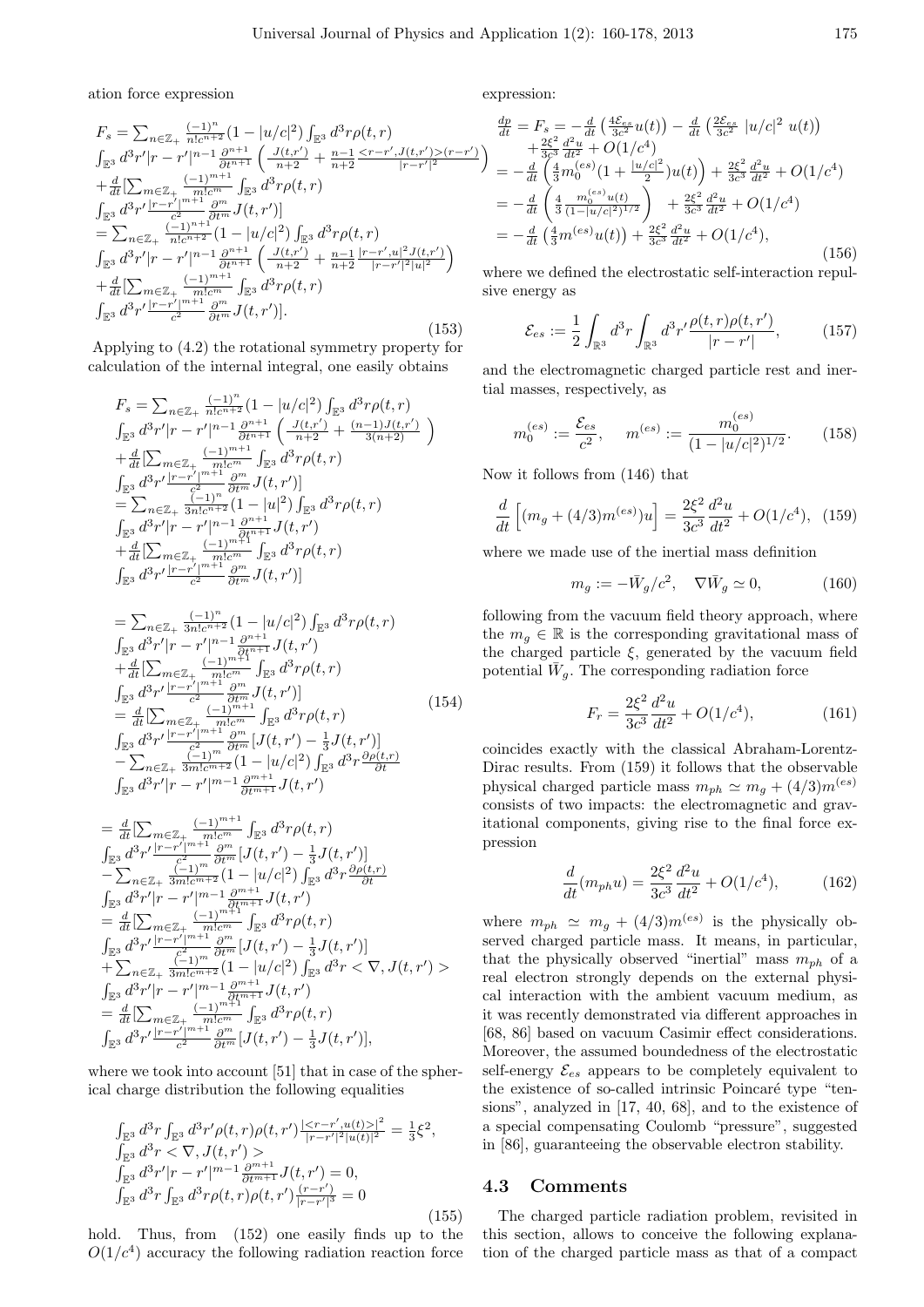and stable object which should be influenced by a vacuum field interaction energy potential  $\bar{W} \in \mathbb{R}^3$  of negative sign as follows from (160). This can be satisfied if and only if the expression (159) holds, thereby imposing on the intrinsic charged particle structure [65] certain nontrivial geometrical constraints. Moreover, as follows from the physically observed particle mass expressions (160), the electrostatic potential energy, being of the repulsive force origin, does contribute to the full mass as its main energy component.

There also exist different relativistic generalizations of the force expression (159), which suffer the same common physical inconsistency related to the no radiation effect of a charged particle in uniform motion.

Another problem closely related to the radiation reaction force analyzed above, is the search for an explanation of the Wheeler and Feynman reaction radiation mechanism, called the absorption radiation theory, based on the Mach type interaction of a charged particle with the ambient vacuum electromagnetic medium. There are observable relationships between this problem and the ones investigated here using the vacuum field theory approach, but this needs a more detailed and extended analysis.

# **Acknowledgements**

D.B. acknowledges the National Science Foundation (Grant CMMI-1029809), A.P. acknowledges the Scientific and Technological Research Council of Turkey (TUBITAK/NASU-111T558 Project) for partial support of their research. Last but not least, cordial thanks are due the referee whose detailed review, suggestions and constructive criticism led to this much improved revision of our original manuscript.

# **REFERENCES**

- [1] Abraham R. and Marsden J. Foundations of Mechanics, Second Edition, Benjamin Cummings, NY, 1978
- [2] Aharonov Y. and Bohm D. Phys. Rev. 115, 1959, p. 485
- [3] Amelino-Camelia G., Freidel L., Kowalski-Glikman and Smolin Lee. Relative locality: a deepening of the relativity principle. arXiv:11106.0313v1; arXiv:1101.0931v2
- [4] Anderson J. L. Comment on Feynman proof of the Maxwell equations by F.J. Dyson [Am.J.Phys.58,209- 211(1990)]. Am. J. Phys. 59, 1991, p. 86
- [5] Arnold V.I. Mathematical Methods of Classical Mechanics., Springer, NY, 1978
- [6] Aquino F. Mathematical foundations of the relativistic theory of quantum gravity. The Pacific Journal of Science and Techmology, 11(1), 2010, p. 173-232
- [7] Barbashov B.M, Pervushin V.N., Zakharov A.F. and Zinchuk V.A. The Hamiltonian approach to general relativity and CNB-primordal spectrum. arXiv:hepth/0606054, 2006
- [8] Barbashov B.M. On the canonical treatment of Lagrangian constraints. arXiv:hepth/0111164, 2001
- [9] Barbashov B. M., Nesterenko V. V. Introduction to the Relativistic String Theory. *World Scientific*, Singapore, 1990
- [10] Barrett Terence W. Topological Foundations of Electromagnetism. World Scientific Series in Contemporary Chemical Physics: Volume 26, 2008
- [11] Berezin F.A. and Marinov M.S. Particle dynamics as the Grassmann variant of classical mechanics. Annales of Physics, 104, 1977, p. 336-362
- [12] Berezin F.A. and Shubin M.A. Schrodinger Equation, Moscow, the Moscow University Publisher, 1983 (in Russian)
- [13] Blackmore D., Prykarpatsky A.K. and Samoylenko V.Hr. Nonlinear Dynamical Systems of Mathematical Physics: Spectral and Symplectic integrability analysis. World Scientific Publ., NJ, USA, 2011
- [14] Bogolubov N.N. and Bogolubov N.N. (jr.) Introduction to Quantum Statistical Mechanics. World Scientific, NJ, 1986
- [15] Bogolubov N.N. (Jr.) and Prykarpatsky A.K. The analysis of Lagrangian and Hamiltonian properties of the classical relativistic electrodynamics models and their quantization. Found Phys 40, (2010), p. 469–493
- [16] Bogolubov N.N. and Shirkov D.V. Introduction to Quantized Field Theory. Moscow, Nauka, 1984
- [17] Bolotovskii B. M. and Stolyarov S. N. Radiation from and energy loss by charged particles in moving media. Sov. Phys. Usp. 35, N 2, 1992, p. 143–150
- [18] Boyer T.H. Phys. Rev. D 8(6), 1973, p. 1679
- [19] Brans C.H. and Dicke R.H. Mach*′* s principle and a relativistic theory of gravitation. *Phys. Rev*., 124, 1961, 925
- [20] Brehme R.W. Comment on Feynman proof of the Maxwell equations by F.J. Dyson [Am.J.Phys.58, 209- 211(1990)]. Am. J. Phys. 59, 1991, p. 85-86
- [21] Brillouin L. Relativity Reexamined. Academic Press Publ., New York and London, 1970
- [22] Bulyzhenkov-Widicker I.E. Einstein gravitation for Machian relativism of nonlocal energy charges. Int. Journal of Theor. Physics, 47, 2008, 1261-1269
- [23] Bulyzhenkov I.E. Einstein curvature for nonlocal gravitation of Gesamt energy carriers. arXiv:mathph/0603039, 2008
- [24] Deser S., Jackiw R. Time travel? arXiv:hepth/9206094, 1992
- [25] Dunner G., Jackiw R. "Peierles substitution" and Chern-Simons quantum mechanics. arXiv:hepth/92004057, 1992
- [26] Di Bartolo B. Classical Theory of Electromagnetism. Second Edition, World Scientific, NJ, 2004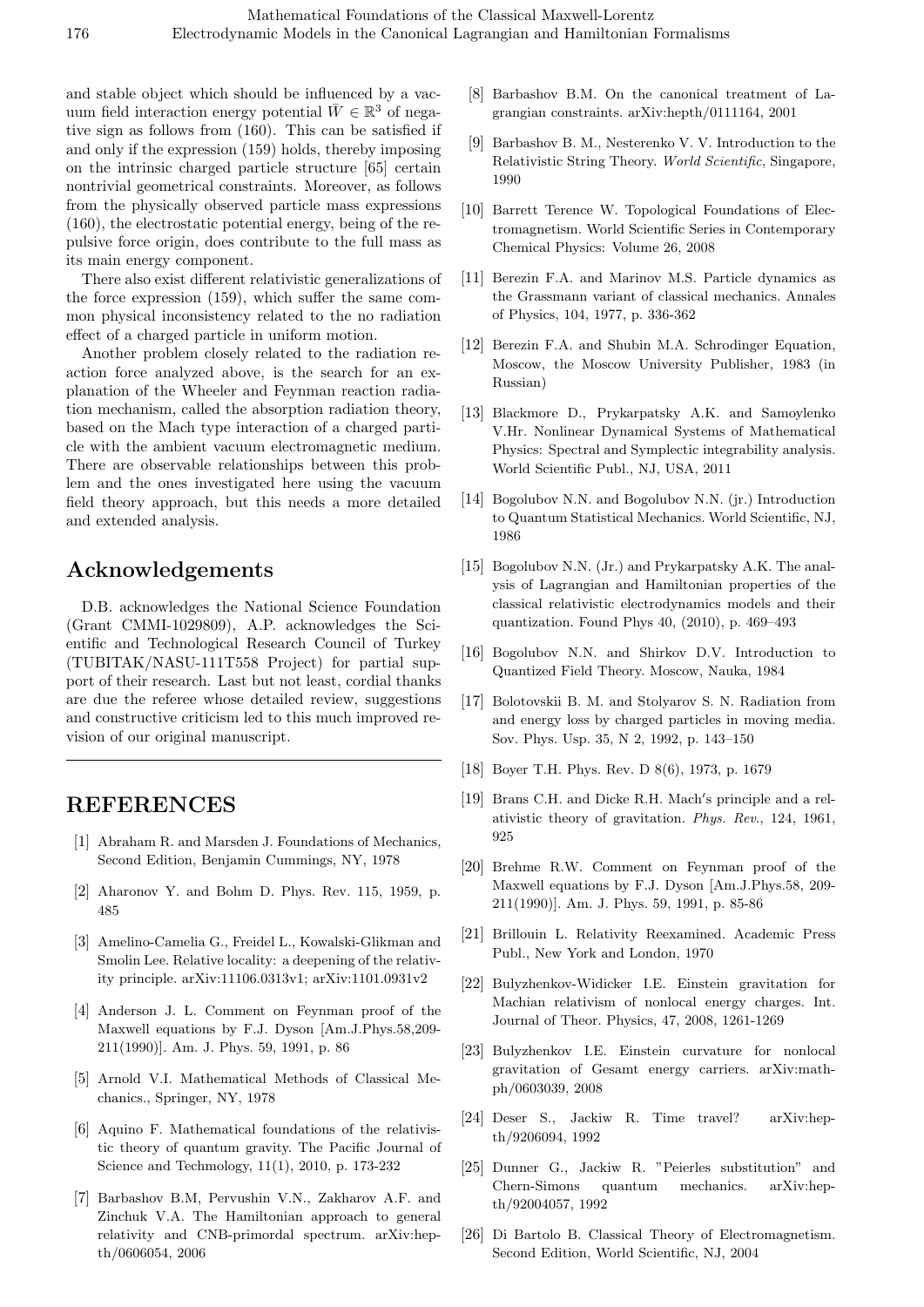- [27] Dirac P.A.M. Proc. Roy. Soc. Ser. A, 167, 1938, p. 148- 169
- [28] Dirac P.A.M. Generalized Hamiltonian dynamics. *Canad. J. of Math.*, 2, N2, 129-148, 1950
- [29] Dirac P.A.M. The Principles of Quantum Mechanics. Second edition. Oxford, Clarendon Press, 1935
- [30] Dirac P.A.M, Fock W.A. and Podolsky B. Phys. Zs. Soviet. 1932, 2, p. 468
- [31] Dombey N. Comment on Feynman proof of the Maxwell equations. by F.J. Dyson [Am.J.Phys. 58,209- 211(1990)]." Am. J. Phys. 59, 1991, p. 85
- [32] Dyson F.J. Feynman proof of the Maxwell equations, Am. J. Phys. 58, 1990, p. 209-211
- [33] Dyson F. J. Feynman at Cornell. Phys. Today 42 (2), 32-38 (1989)
- [34] Einstein A. Sidelights on Relativity, Dover, New York, 1983
- [35] Farquar I. E. Comment on Feynman proof of the Maxwell equations by F.J. Dyson [Am.J.Phys.58, 1990, p. 209-211] Am. J. Phys. 59, 1991, p. 87
- [36] Fermi E. Nuovo Cimento, 25, 1923, p. 159
- [37] Feynman R., Leighton R. and Sands M. The Feynman Lectures on Physics. Electrodynamics, v. 2, Addison-Wesley, Publ. Co., Massachusetts, 1964
- [38] Field J.H. Classical electromagnetism as a consequence of Coulomb's law, special relativity and Hamilton's principle and its relationship to quantum electrodynamics. Phys. Scr. 74 (2006) p. 702–717
- [39] Funaro D. Electromagnetism And The Structure of Matter. World Scientific Publ., NJ, 2008
- [40] Galtsov D.V. Theoretical Physics for Mathematical Students. Moscow State University Publisher, 2003
- [41] Gill T.L., Zachary W.W.Two mathematically equivalent versions of Maxwell equations. Preprint, University of Maryland, 2008
- [42] Gill T.L., Zachary W.W., Lindsey J. The classical electron problem. Foundations of Physics, 31, N9, 2001, p. 1299-1355
- [43] Gill T.L., Zachary W.W. Two mathematically equivalent versions of Maxwell's equations. Foundations of Physics 4, 2011, 99-128
- [44] Glashow S.L. Lorentz invariance violation. Nucl. Phys. B, 70, 1999, p. 180-184
- [45] Glauber R.J. Quantum Theory of Optical Coherence. Selected Papers and Lectures, Wiley-VCH, Weinheim 2007
- [46] Green B. The Fabric of the Cosmos. Vintage Books Inc., New York, 2004
- [47] Hajra S. Classical interpretations of relativistic fenomena. Journal of Modern Physics, 3, 2012, p. 187-189
- [48] Hehl F.W. and Obukhov Y.N. Foundations of Classical Electrodynamics, Progress in Mathematical Physics, 2003
- [49] Hojman S. and Shepley L. C. No Lagrangian? No quantization! J. Math. Phys. 32, 142-146 (1991)
- [50] Hughes R. J. On Feynman proof of the Maxwell equations. Am. J. Phys. 60, 1992, p.301-306
- [51] Jackson J.D. Classical Electrodynamics. 3rd Edition., NY, Wiley, 1999
- [52] Kibble T.W.B. Lorentz invariance and the gravitational field. Journal of Math. Physics, 2(2), 1961, p. 212-221
- [53] Klymyshyn I.A. Relativistic Astronomy. (in Ukrainian).Kyiv, "Naukova Dumka" Publisher, 1980
- [54] Kosyakov B.P. Radiation in electrodynamics and in Yang-Mills theory. Sov. Phys. Usp. 35, (2) 135–142 (1992)
- [55] Kulish P.I., Sklyanin E.K. Lecture Notes in Physics, 151, 1982a, 61-119
- [56] Kupershmidt B.A. Infinite-dimensional analogs of the minimal coupling principle and of the Poincare lemma for differential two-forms. Diff. Geom. & Appl. 2, 1992, p. 275-293
- [57] Landau L.D. and Lifshitz E.M. Field Theory. v. 2, "*Nauka*" Publisher, Moscow, 1973
- [58] Lee C. R. The Feynman-Dyson proof of the gauge field equations. Phys. Lett. A 148, 1990, p. 146-148
- [59] Logunov A. A. The Theory of Gravity. Moscow. Nauka Publisher, 2000
- [60] Logunov A.A. and Mestvirishvili M.A. Relativistic Theory of Gravitation. Moscow, Nauka, 1989 (In Russian)
- [61] Lorentz H. A. The Theory of Electrons and Its Applications to the Phenomena of Light and Radiant Heat. Dover, 1952. 2nd Edition.
- [62] Lorenz L. On the identity of the vibrations of light with electrical currents. Philosophical Magazine, 34:287–301, 1867.
- [63] Marsden J. and Chorin A. Mathematical Foundations of the Mechanics of Liquids. Springer, New York, 1993
- [64] Martins Alexandre A. and Pinheiro Mario J. On the electromagnetic origin of inertia and inertial mass. Int J Theor Phys., 47, 2008. p. 2706-2715
- [65] Medina R. Radiation reaction of a classical quasi-rigid extended particle. J. Phys. A: Math. Gen., 2006, p. 3801-3816
- [66] Mermin N.D. Relatiity without light. *Am. J. Phys*., 52, 1984, 119-124
- [67] Mermin N.D. It is About Time: Understanding Einstein Relativity, Princeton, NJ., Princeton University Press, 2005